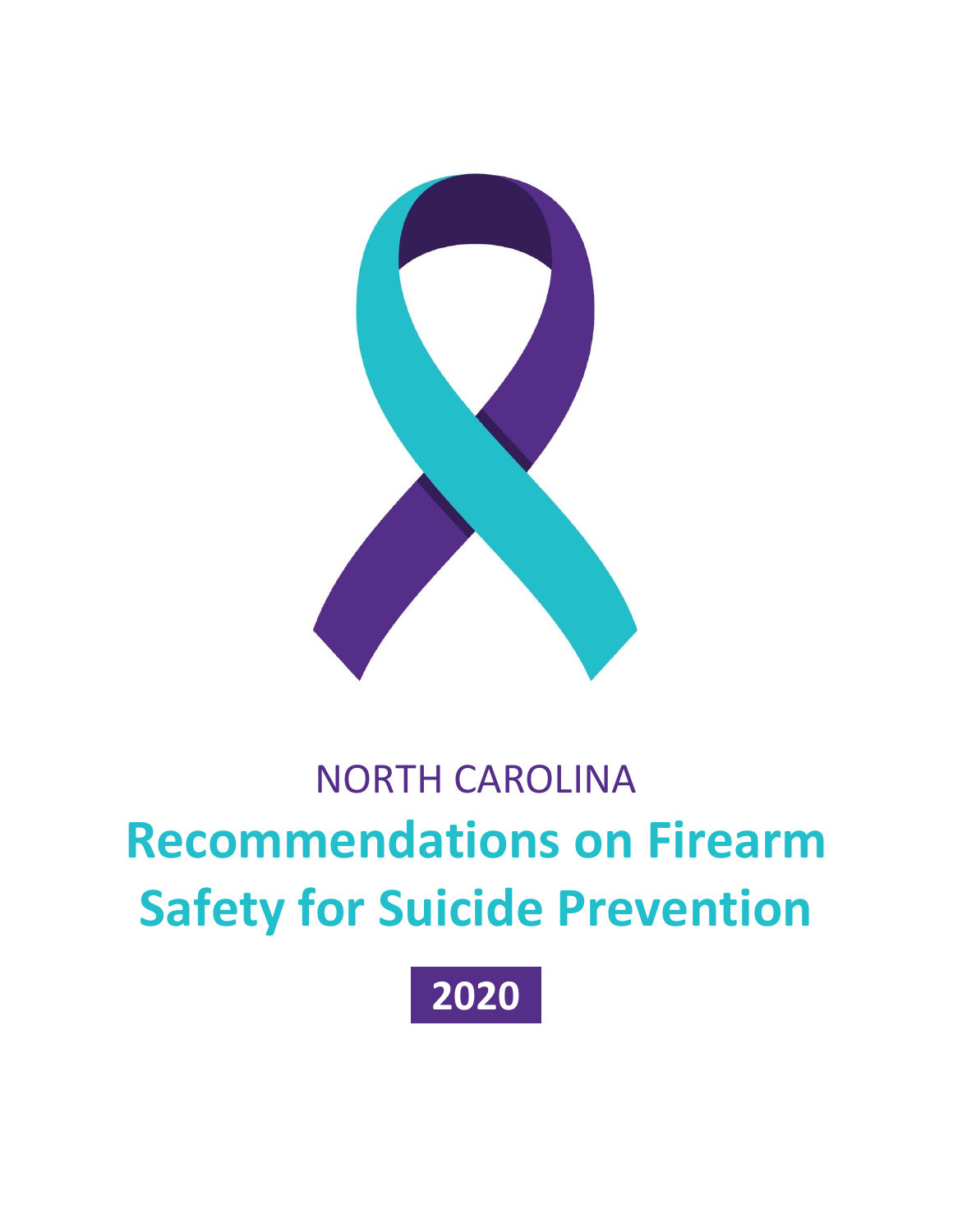# **Contents**

Division of Public Health • Chronic Disease and Injury Section • Injury and Violence Prevention (IVP) Branch

Division of Mental Health, Developmental Disabilities and Substance Abuse Services . Community Mental Health Section

NCDHHS is an equal opportunity employer and provider. • 9/2020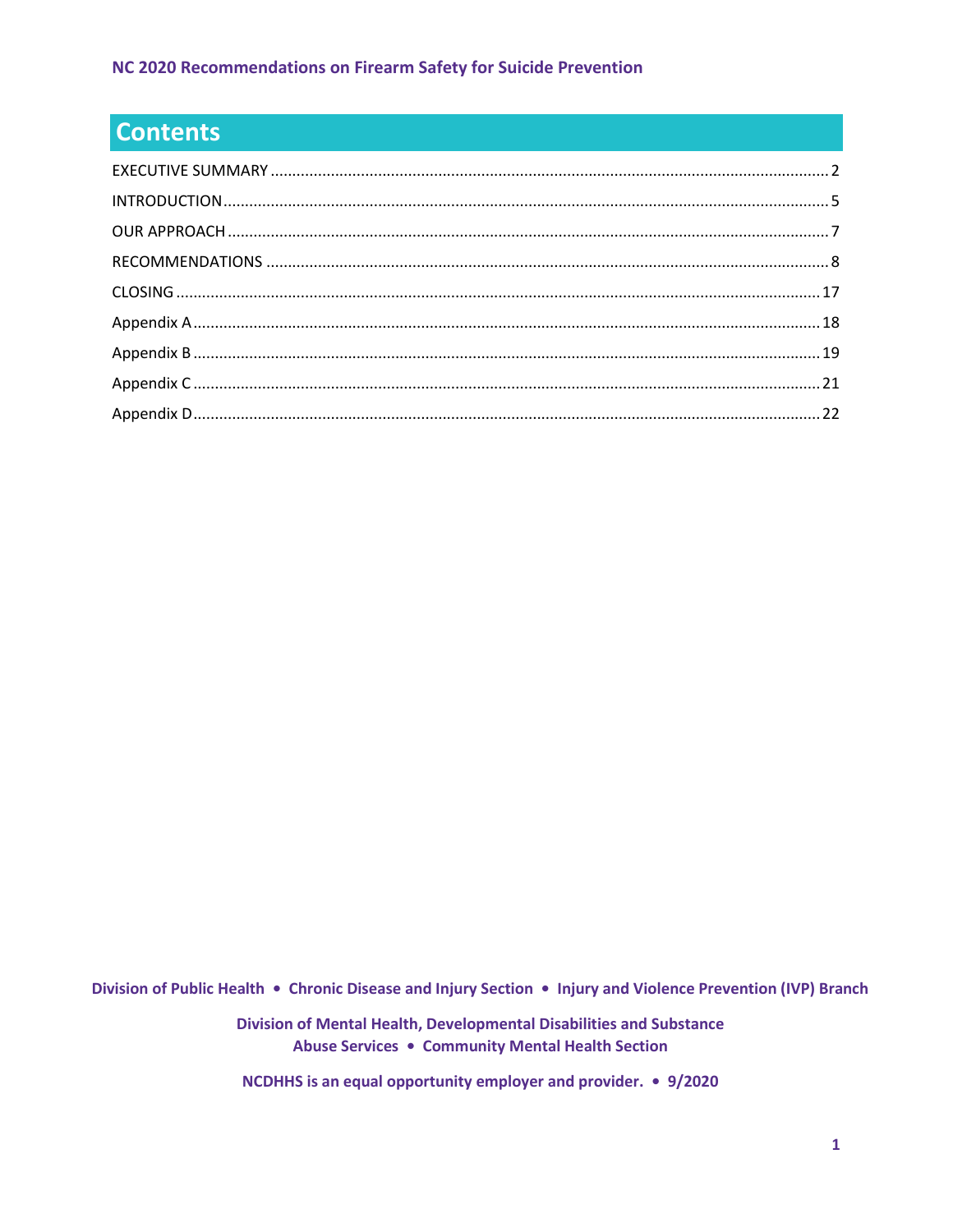# <span id="page-2-0"></span>**EXECUTIVE SUMMARY**

In 2019, Governor Roy Cooper issued an Executive Directive on improving firearm safety.<sup>1</sup> The directive has six responsibilities, including that the North Carolina Department of Health and Human Services convene a coalition of suicide prevention stakeholders to update recommendations in the state's Suicide Prevention Plan, specifically those related to suicides by firearms. This document is the outcome of stakeholder groups who worked on the existing **2015 North Carolina Suicide Prevention Plan** (NC SPP) specifically on the firearm safety recommendations as they pertain to suicide prevention.**<sup>2</sup>**

Since the 2015 plan was released the landscape has changed. Some items in the plan have advanced substantially in North Carolina and nationally. There has been more work in suicide prevention, more research and information, and the recognition that reducing access to lethal means is an effective approach to decreasing suicide.

During the same time, firearm deaths as a percentage of suicide deaths have maintained at 55% to 58% from 2012 to 2017 with a spike to 60% in 2013. There were 1,403 firearm deaths including suicides and homicides in 2017. That year, nearly two-thirds of violent deaths in North Carolina were by firearms. Firearm-related deaths included suicide, homicide, legal intervention involving discharge of firearm, unintentional discharge of firearm, and undetermined intent.<sup>3</sup>

- **Veterans** have a disproportionately high suicide rate and their use of firearms as a method is substantially higher than non-veterans (73.8%, compared to 53.6% of non-veterans).
- White males consistently have the highest suicide rate followed by American Indian males.
- Males use firearms as a suicide method at a higher percentage than females (62% vs. 36.2%).
- **Adults** age 65 and up have high rates of suicide and their use of firearms as a means of suicide is 78%.
- **Youth suicides** by firearms are 53%, with the majority of those being male.<sup>4</sup>
- **Rural areas** have higher rates of suicide, attributable in part to socio-economic differences, higher firearm ownership, access barriers to healthcare and transportation. Although urban areas have lower suicide rates, more suicides occur in urban areas because of greater population.<sup>5</sup>

Demographic variability, reference appendix state graphic by county; older adults. While the national rate of suicide by firearm is 7.3 per 100,000, the NC rate is 9.3 per 100,000 individuals.<sup>6</sup> Research

<sup>&</sup>lt;sup>1</sup> "NC Gov. Cooper: Executive Directive - Improving Firearm Safety." 12 Aug. 2019, [https://governor.nc.gov/documents/executive-directive-improving-firearm-safety.](https://governor.nc.gov/documents/executive-directive-improving-firearm-safety) Accessed 1 May. 2020.

<sup>&</sup>lt;sup>2</sup> "2015 North Carolina Suicide Prevention Plan - SPRC.org." 1 Feb. 2015,

[https://www.sprc.org/sites/default/files/2015-NC-SuicidePreventionPlan-2015-0505-FINAL.pdf.](https://www.sprc.org/sites/default/files/2015-NC-SuicidePreventionPlan-2015-0505-FINAL.pdf) Accessed 30 Apr. 2020.

<sup>&</sup>lt;sup>3</sup> "N.C. DPH: IVP Branch: Violent Death Data." 8 Nov. 2019,

[https://www.injuryfreenc.ncdhhs.gov/DataSurveillance/ViolentDeathData.htm.](https://www.injuryfreenc.ncdhhs.gov/DataSurveillance/ViolentDeathData.htm) Accessed 19 Mar. 2020. 4 "N.C. DPH: IVP Branch: Violent Death Data." 8 Nov. 2019,

[https://www.injuryfreenc.ncdhhs.gov/DataSurveillance/ViolentDeathData.htm.](https://www.injuryfreenc.ncdhhs.gov/DataSurveillance/ViolentDeathData.htm) Accessed 19 Mar. 2020. <sup>5</sup> "Widening Rural-Urban Disparities in Youth Suicides ... - NCBI."

[https://www.ncbi.nlm.nih.gov/pmc/articles/PMC4551430/.](https://www.ncbi.nlm.nih.gov/pmc/articles/PMC4551430/) Accessed 1 May. 2020.

<sup>6</sup> "N.C. DPH: IVP Branch: Violent Death Data." 8 Nov. 2019,

[https://www.injuryfreenc.ncdhhs.gov/DataSurveillance/ViolentDeathData.htm.](https://www.injuryfreenc.ncdhhs.gov/DataSurveillance/ViolentDeathData.htm) Accessed 30 Apr. 2020.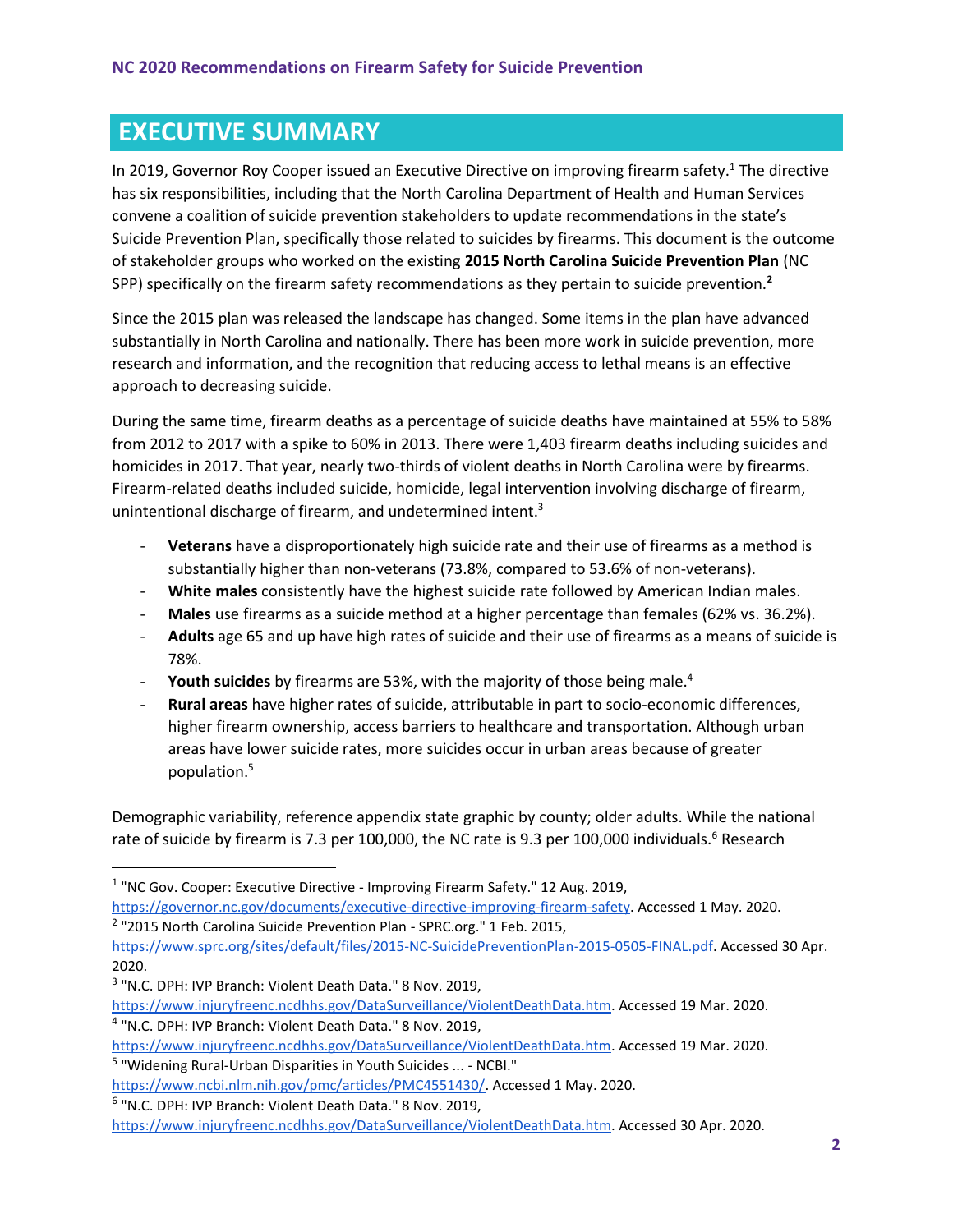indicates that suicidal deliberation can be short-lived. Seventy-one percent of survivors of nearly lethal attempts stated that they deliberated for an hour or less. Firearms are a highly lethal means of suicide. Approximately 82.5% of intentionally self-inflicted suicide attempts using firearms are fatal. The short time period of someone acting on suicidal ideation supports separation of ideation and method*.* This means that creating any gap in time between the thought of suicide and lethal means can provide time for self-interruption or intervention by others.<sup>7</sup>

Furthermore, 89% - 95% of attempters do not go on to die by suicide, according to the 2014 Research Agenda set forth by the Harvard Injury Control Research Center. <sup>8</sup>

Most actions identified in the **2015 North Carolina Suicide Prevention Plan** related to firearms are within the goal "promote efforts to reduce access to lethal means as a means of suicide among individuals with identified suicide risk." The top actions prioritized by stakeholders for this **2020 Addendum** can be characterized as:

- Increase awareness and use of evidence-based assessment tools for access to lethal means and techniques at an organizational level.
- Develop and implement standardized operating procedures for using evidence-based tools to "assess for access to lethal means," and training curricula within organizations, agencies, schools, etc.
- Support state and local policies focused on assessing for access to lethal means of suicide, including firearm safety and responsible firearm ownership.

Stakeholder groups responding to the survey:

- Health Care System, Insurer, or Clinician
- Government Agency/Department (Federal/State/Local)
- Nonprofit, Community- or Faith-based Organizations
- College or University
- Business, Employer or Professional Association
- Primary or Secondary School
- Research Organization (including universities)
- Individual, Family or Concerned Citizen

Tribal and military stakeholders were invited to participate; some respondents belong to multiple stakeholder groups and some self-identify in another category above.

In the time of the COVID-19 pandemic, firearm permit applications have dramatically increased. The number of background checks conducted by the FBI for North Carolina in March of 2020 was 29,181 more than March of 2019 which greatly increases access to the means that make up the majority of

<sup>&</sup>lt;sup>7</sup> "Duration of Suicidal Crises | Means Matter | Harvard T.H. ...." [https://www.hsph.harvard.edu/means](https://www.hsph.harvard.edu/means-matter/means-matter/duration/)[matter/means-matter/duration/.](https://www.hsph.harvard.edu/means-matter/means-matter/duration/) Accessed 30 Apr. 2020.

<sup>&</sup>lt;sup>8</sup> "Reducing a Suicidal Person's Access to Lethal Means of Suicide." [https://theactionalliance.org/sites/default/files/inline](https://theactionalliance.org/sites/default/files/inline-files/Reducing%20a%20Suicidal%20Persons%20Access%20to%20Lethal.pdf)[files/Reducing%20a%20Suicidal%20Persons%20Access%20to%20Lethal.pdf.](https://theactionalliance.org/sites/default/files/inline-files/Reducing%20a%20Suicidal%20Persons%20Access%20to%20Lethal.pdf) Accessed 1 May. 2020.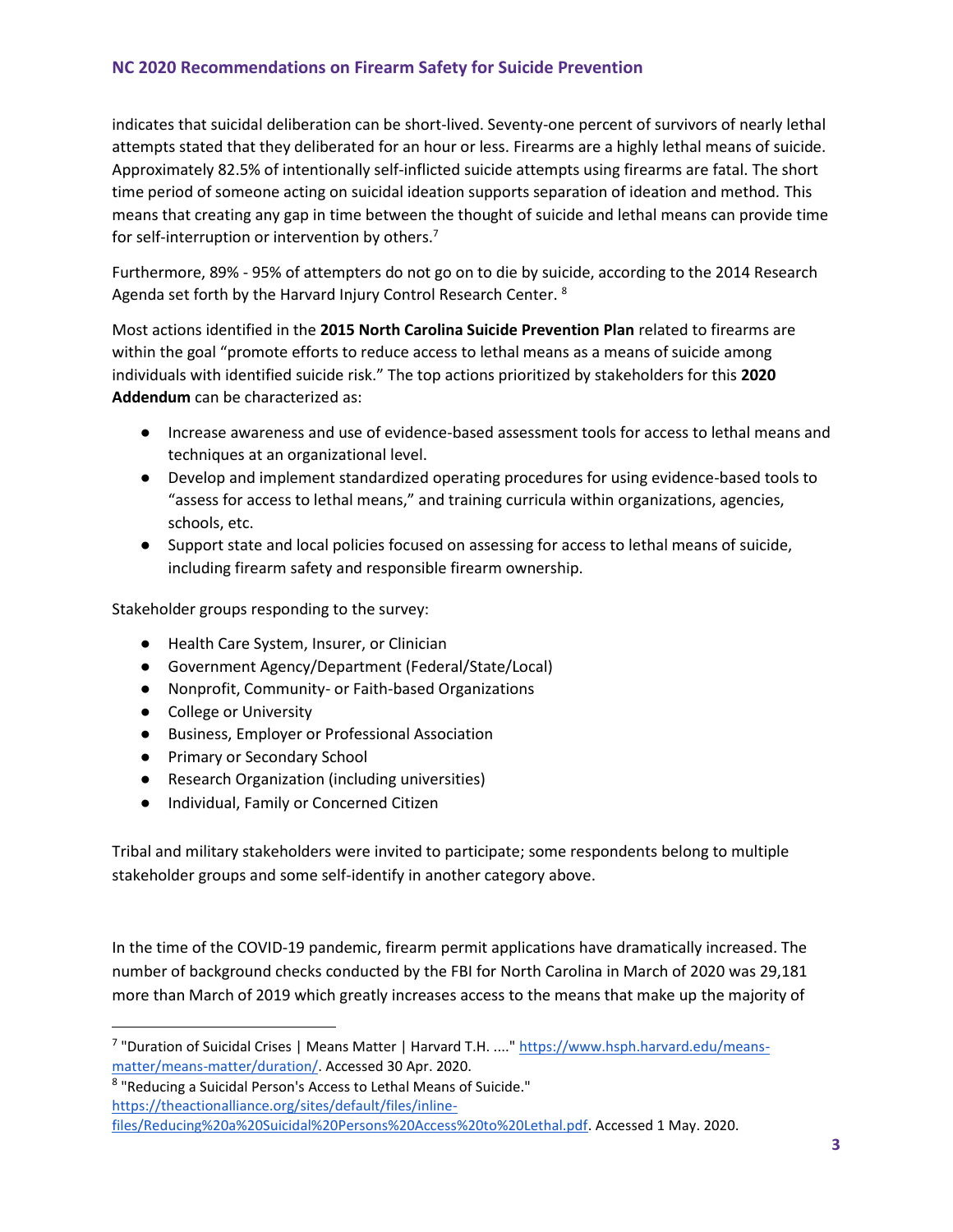suicides. Nationally there was an increase of 1,095,837 background checks initiated in March of 2020 compared to March of 2019. There are a variety of ways that immediate access to firearms can be reduced during the under 60-minute window of time that would save lives.<sup>9</sup>

Specific, actionable recommendations are found in the body of this report. We thank all the stakeholders who participated in creating these recommendations.

<sup>&</sup>lt;sup>9</sup> "NICS Firearm Background Checks: Month/Year - FBI.gov." <u>https://www.fbi.gov/file-</u> [repository/nics\\_firearm\\_checks\\_-\\_month\\_year.pdf.](https://www.fbi.gov/file-repository/nics_firearm_checks_-_month_year.pdf) Accessed 1 May. 2020.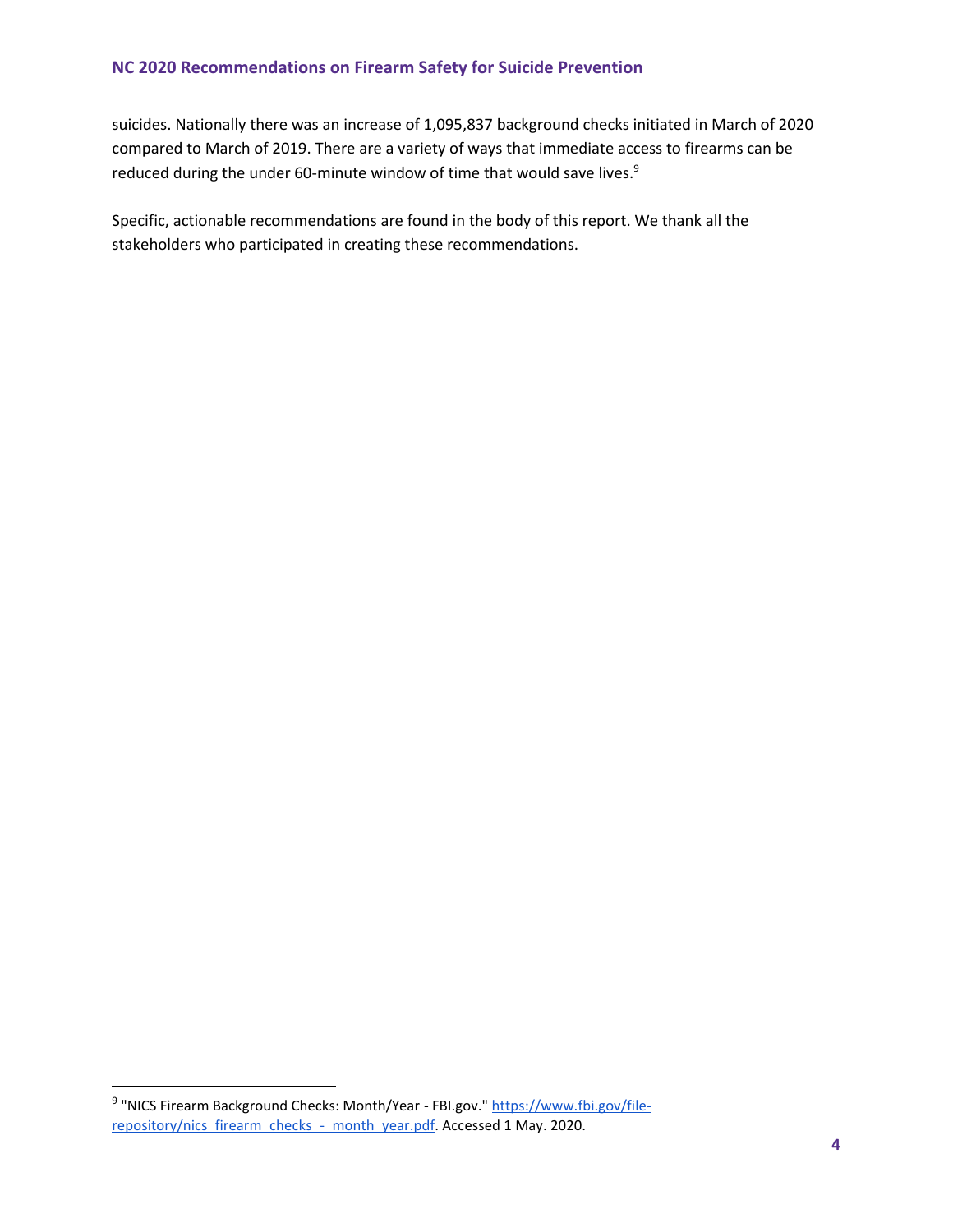# <span id="page-5-0"></span>**INTRODUCTION**

In 2013-2014, more than 180 suicide prevention stakeholders, representing 10 key stakeholder groups from across the state met with DHHS staff and a team from UNC's School of Public Health to develop the **2015 North Carolina Suicide Prevention Plan**. <sup>10</sup> Forty-six entities and organizations endorsed the plan which was promoted and distributed state-wide encouraging engagement in suicide prevention activities.

The percentage of suicide by firearms have hovered from 55% to 58% from 2012 to 2017 with a spike of 60% in 2013. There were 1,403 firearm deaths including suicides and homicides in 2017. In the same year, nearly two-thirds (61.0%) of violent deaths in North Carolina were caused by firearms. Specific causes of firearm-related deaths included suicide (59.9%), homicide (37.6%), legal intervention involving discharge of firearm (1.4%), unintentional discharge of firearm (0.9%), and undetermined intent (0.2%). The demographic information below mirrors national suicide data:

- **Veterans** have a disproportionately high suicide rate and their use of firearms as a method is substantially higher than non-veterans (73.8%, compared to 53.6% of non-veterans).
- White males consistently have the highest suicide rate followed by American Indian males.
- **Males** use firearms as a suicide method at a higher percentage than females (62% vs. 36.2%).
- **Adults** age 65 and up have high rates of suicide and their use of firearms as a means of suicide is 78%.
- Youth suicides by firearms are 53%, with the majority of those being male.<sup>11</sup>
- **Rural areas** have higher rates of suicide, attributable in part to socio-economic differences, higher firearm ownership, access barriers to healthcare and transportation. Although urban areas have lower suicide rates, more suicides occur in urban areas because of greater population<sup>12</sup>

While the national rate of suicide by firearm is 7.3 per 100,000, the North Carolina rate is higher at 9.3 per 100,000 individuals.<sup>13</sup>

Most suicides occur in the home, which means those individuals' suicide attempts happen in a place where there's opportunity and access. As cited in Harvard T.H. Chan School of Public Health report:

Research indicates that suicidal deliberation can be short-lived. Seventy-one percent of survivors of nearly lethal attempts stated that they deliberated for an hour or less. Firearms are a highly lethal means of suicide. Nearly 82.5% of intentionally self-inflicted suicide attempts using firearms are fatal. The short time period of someone acting on suicidal ideation supports separation of ideation and

<sup>10</sup> "2015 North Carolina Suicide Prevention Plan - SPRC.org." 1 Feb. 2015,

[https://www.sprc.org/sites/default/files/2015-NC-SuicidePreventionPlan-2015-0505-FINAL.pdf.](https://www.sprc.org/sites/default/files/2015-NC-SuicidePreventionPlan-2015-0505-FINAL.pdf) Accessed 1 May. 2020.

<sup>11</sup> "N.C. DPH: IVP Branch: Violent Death Data." 8 Nov. 2019, [https://www.injuryfreenc.ncdhhs.gov/DataSurveillance/ViolentDeathData.htm.](https://www.injuryfreenc.ncdhhs.gov/DataSurveillance/ViolentDeathData.htm) Accessed 1 May. 2020.

<sup>12</sup> "Widening Rural-Urban Disparities in Youth Suicides ... - NCBI."

[https://www.ncbi.nlm.nih.gov/pmc/articles/PMC4551430/.](https://www.ncbi.nlm.nih.gov/pmc/articles/PMC4551430/) Accessed 1 May. 2020.

<sup>&</sup>lt;sup>13</sup> "N.C. DPH: IVP Branch: Violent Death Data." 8 Nov. 2019,

[https://www.injuryfreenc.ncdhhs.gov/DataSurveillance/ViolentDeathData.htm.](https://www.injuryfreenc.ncdhhs.gov/DataSurveillance/ViolentDeathData.htm) Accessed 27 Apr. 2020.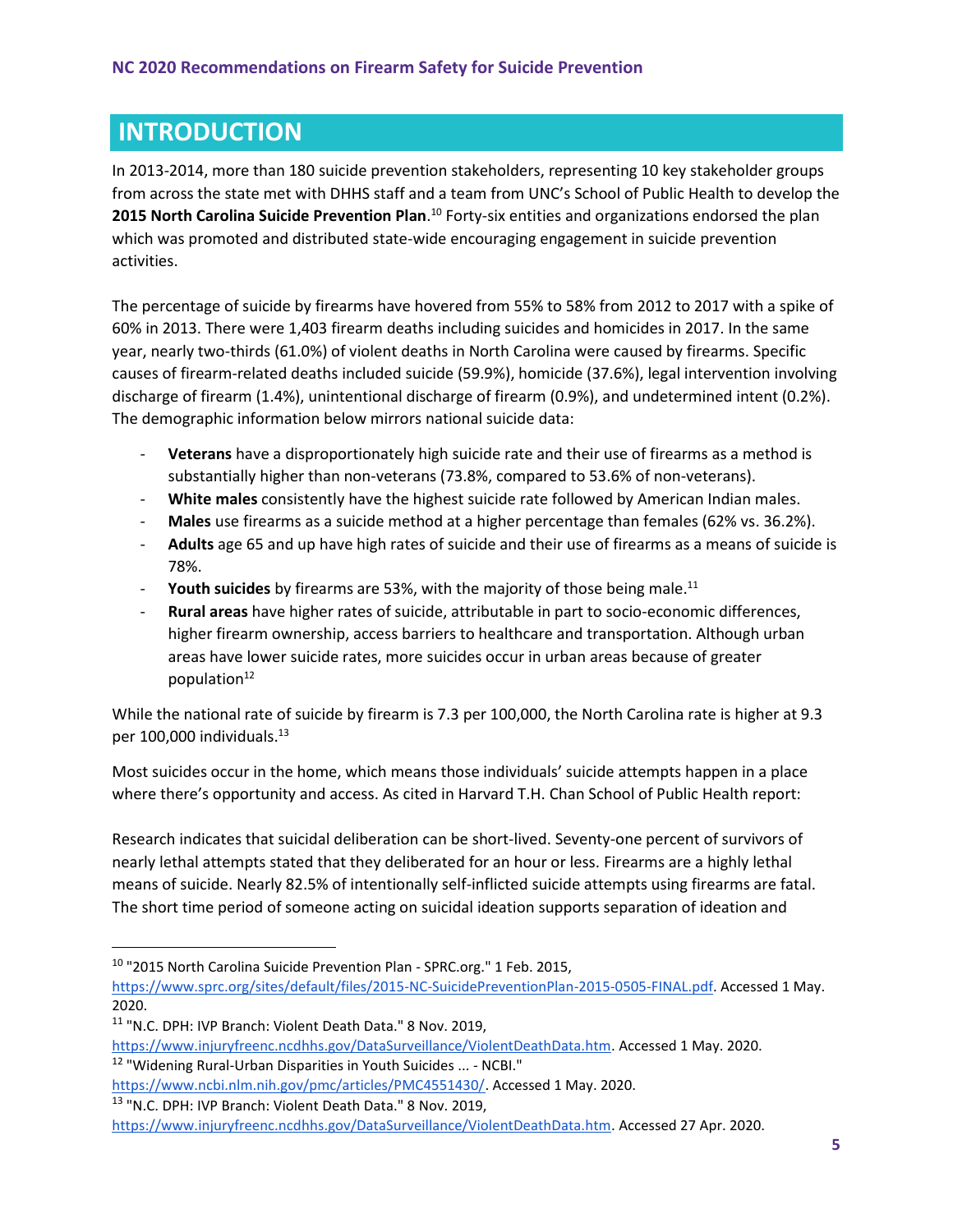method*.* This means that creating any gap in time between the thought of suicide and lethal means can provide time for self-interruption or intervention by others.<sup>14</sup>

Additionally, research on lethal means shows that suicides are reduced when individuals cannot access a highly lethal method. This can be the result of two factors: 1) the immediate crisis has time to pass and the attempt does not occur; or 2) the individual in crisis substitutes a less lethal means, which provides an opportunity for them to change their mind or for outside intervention to occur.<sup>15</sup>

Statewide, there is ongoing activity around suicide prevention in both the governmental and private sectors. The stakeholders may have been aware of some of these efforts as they ranked the priorities. The NC Child Fatality Task Force, a legislatively mandated body, has made recommendations related to suicide and to firearm safety. In addition, youth school violence has become a greater area of focus in recent years; the Counseling on Access to Lethal Means (CALM) best practice is being used increasingly and is an area of opportunity; and the NCIOM created a task force and recommendations. These are described in greater detail below:

- North Carolina's Child Fatality Task Force (NC CFTF) makes annual recommendations to the governor and the General Assembly. The following are the most recent recommendations made by the Task Force related to suicide prevention and firearm safety.
	- 1. Support legislation requiring suicide prevention training and a risk referral protocol in schools, with specific requirements related to frequency and duration of the training, who receives the training, and minimum criteria for training components.<sup>16</sup> Recommendations for training and referral have been in CFTF recommendations for multiple years. As of the writing of this report, legislation addressing suicide prevention training and a risk referral protocol in schools, Senate Bill 476, has been ratified.
	- 2. Administrative support to explore and pursue possibilities for funding for a three-year lead suicide prevention coordinator position in North Carolina that would coordinate cross-agency efforts to carry out implementation of the 2015 NC Suicide Prevention Strategic Plan and determine a sustainability plan for ongoing statewide coordination for implementation of the Strategic Plan.  $17$  Recommendations for a lead staff person have been in CFTF recommendations for multiple years.
	- 3. Support state funding for a new statewide firearm safety initiative, as recommended by the 2017 Firearm Safety Stakeholder group, that is focused on education and awareness surrounding firearm safe storage and distribution of free gun locks; funding to go to

<sup>&</sup>lt;sup>14</sup> "Duration of Suicidal Crises | Means Matter | Harvard T.H. ...." [https://www.hsph.harvard.edu/means](https://www.hsph.harvard.edu/means-matter/means-matter/duration/)[matter/means-matter/duration/.](https://www.hsph.harvard.edu/means-matter/means-matter/duration/) Accessed 27 Apr. 2020.

<sup>&</sup>lt;sup>15</sup> "FAQs | Means Matter | Harvard T.H. Chan School of Public ...." [https://www.hsph.harvard.edu/means](https://www.hsph.harvard.edu/means-matter/faq/)[matter/faq/.](https://www.hsph.harvard.edu/means-matter/faq/) Accessed 1 May. 2020.

<sup>&</sup>lt;sup>16</sup> Minimum components were outlined in the 2017 CFTF Annual Report, when this recommendation first appeared on the CFTF Action Agenda.

<sup>&</sup>lt;sup>17</sup> This item has been a recommendation by the full Child Fatality Task Force in recent years and has been submitted as a committee recommendation for 2020; it is therefore pending for 2020 prior to approval by the full Task Force.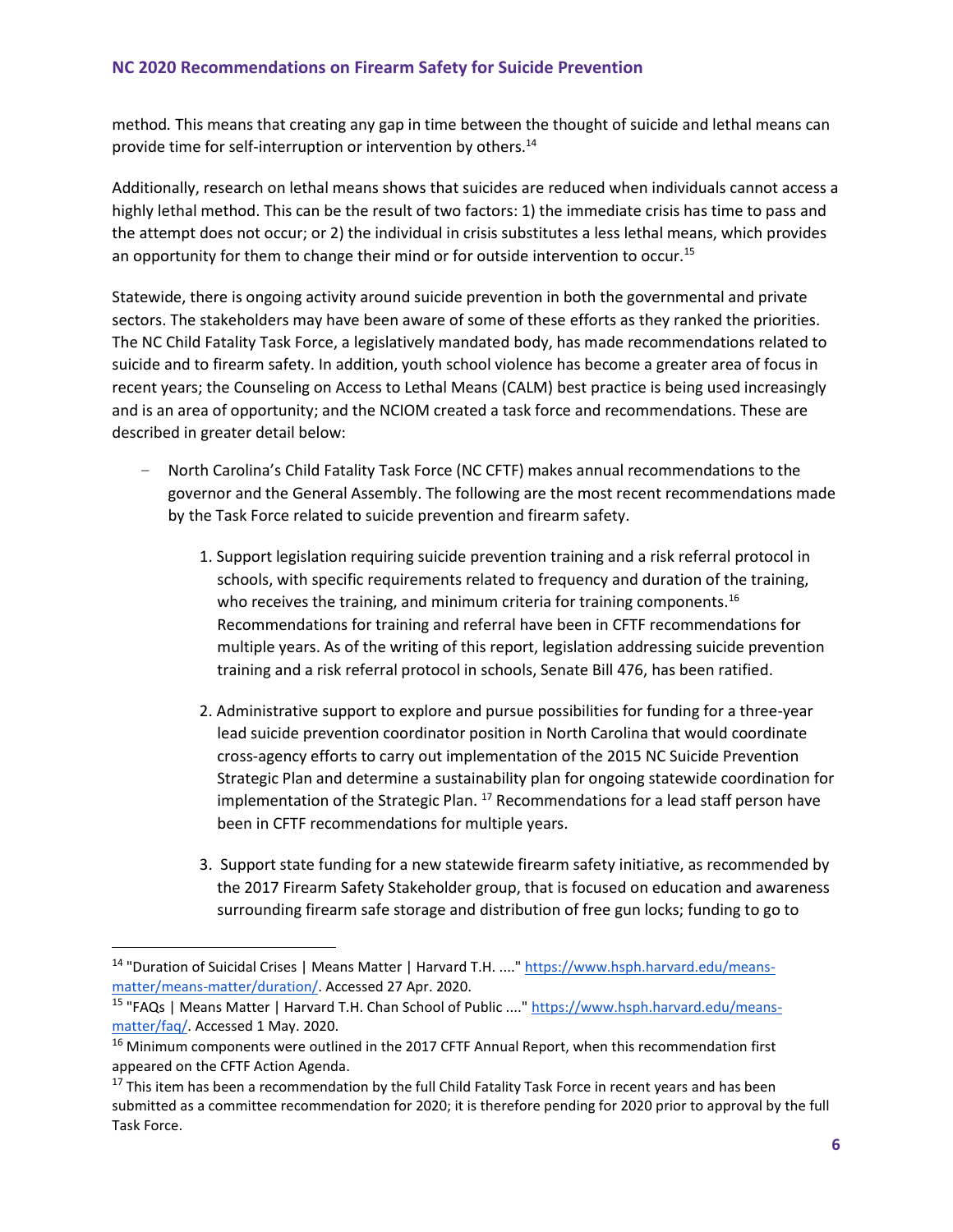DHHS to appropriately engage a third-party organization to implement the initiative. This has also been a multi-year recommendation. <sup>18 19</sup>

Of the top 10 prioritized stakeholder recommendations in this Addendum, four of them have been recommendations of the CFTF over multiple years. Another three of the top 10 Addendum recommendations advise assessing for access to lethal means, a major focus of CFTF recommendations, but these Addendum recommendations are focused on healthcare settings rather than school settings.

- Youth school violence and school safety is an overarching issue and became more of a concern due to the increase of school shootings. The North Carolina Department of Public Instruction's response to create safer schools includes greater attention to youth mental health needs, and suicide prevention through staff development and use of Crisis Intervention Teams.<sup>20</sup> The CFTF has made recommendations promoting greater attention to the mental health needs of youth.
- Counseling on Access to Lethal Means (CALM) is a nationally recognized evidence-informed best practice for gatekeeper training. It is also in the CDC Suicide Prevention Technical Toolkit on suicide prevention. Appalachian State University has two certified trainers and is currently providing CALM and versions of CALM in the western counties of North Carolina.<sup>21</sup> Efforts to expand this specific training have also been recommended by the CFTF.
- The *2012 Suicide Prevention and Intervention Plan: A Report of the NCIOM Task Force on Suicide Prevention and Intervention* which reviewed the Division of Mental Health, Developmental Disability and Substance Abuse Services' (DMH/DD/SAS) suicide prevention and intervention system and identified strategies to enhance the service system to better meet the needs of North Carolinians. The report is referenced in some of the recommendations below.<sup>22</sup>

# <span id="page-7-0"></span>**OUR APPROACH**

Representatives from the Division of Public Health, Injury and Violence Prevention Branch (DPH-IVPB) and DMH/DD/SAS developed a survey through an iterative process asking respondents to rate 29 of the previous North Carolina Suicide Prevention Plan's (NC SPP) goals and objectives on the domains of importance and feasibility. On March 12, the survey was sent via email to 171 stakeholders working in

<sup>&</sup>lt;sup>18</sup> This item has been a recommendation by the full Child Fatality Task Force in recent years and has been submitted as a committee recommendation for 2020; it is therefore pending for 2020 prior to approval by the full Task Force.

<sup>&</sup>lt;sup>19</sup> Proposed legislation in 2019 addressed this 2019 Task Force recommendation to launch and fund a firearm safety initiative. The bill had bipartisan support and was included in the 2019 Appropriations Act, which did not become law.

<sup>&</sup>lt;sup>20</sup> "Center for Safer Schools - NC DPI - NC.gov.[" https://www.dpi.nc.gov/districts-schools/district](https://www.dpi.nc.gov/districts-schools/district-operations/center-safer-schools)[operations/center-safer-schools.](https://www.dpi.nc.gov/districts-schools/district-operations/center-safer-schools) Accessed 1 Apr. 2020.

 $21$  "Preventing Suicide: A Technical Package of Policy ... - CDC."

[https://www.cdc.gov/violenceprevention/pdf/suicideTechnicalPackage.pdf.](https://www.cdc.gov/violenceprevention/pdf/suicideTechnicalPackage.pdf) Accessed 1 Apr. 2020.

<sup>&</sup>lt;sup>22</sup> "Suicide Prevention and Intervention Plan - NCIOM." [http://nciom.org/wp](http://nciom.org/wp-content/uploads/2017/07/SuicidePrev-report_web.pdf)[content/uploads/2017/07/SuicidePrev-report\\_web.pdf.](http://nciom.org/wp-content/uploads/2017/07/SuicidePrev-report_web.pdf) Page 5. Accessed 1 Apr. 2020.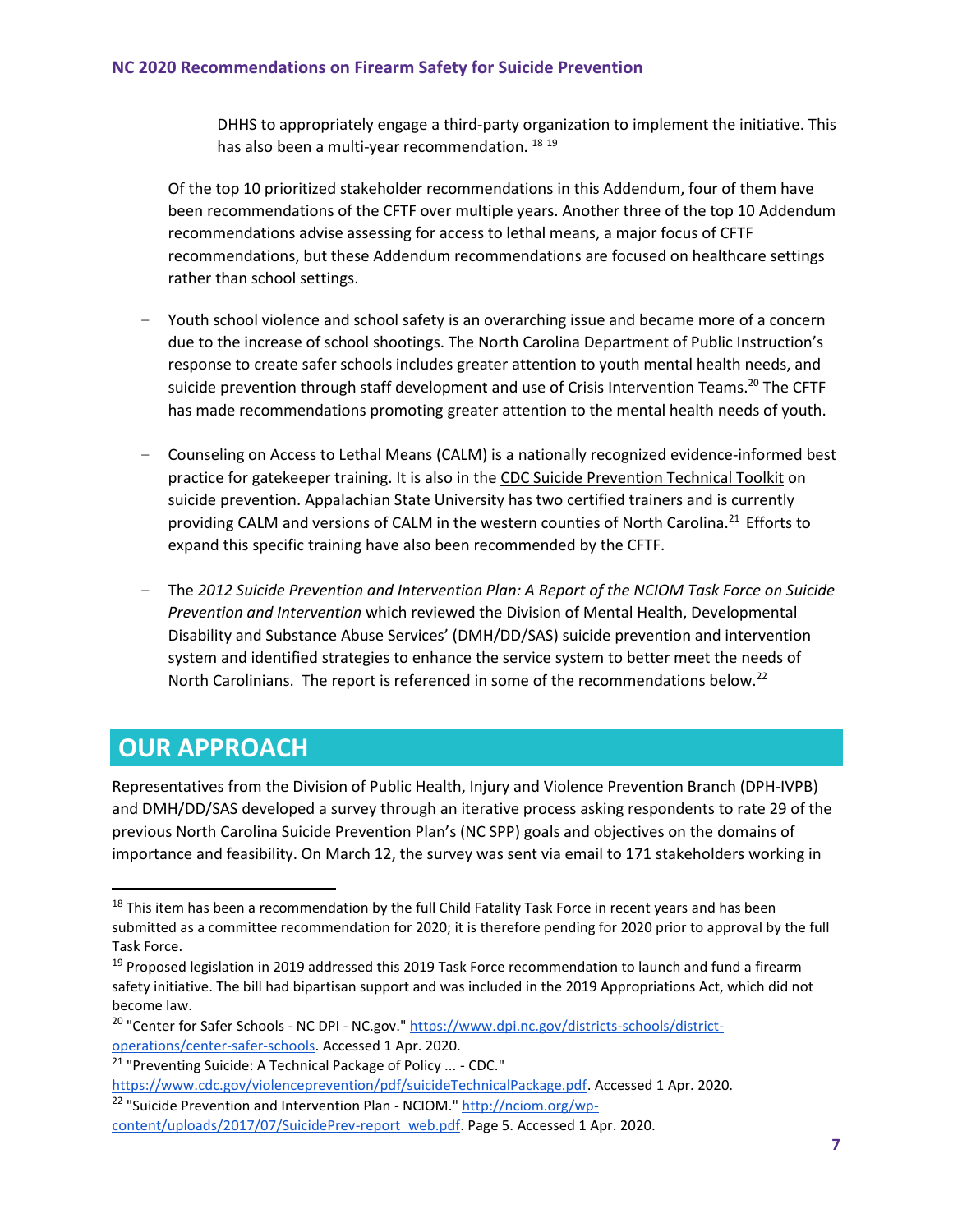health care, non-profit organizations, academia, and/or government agencies, and other stakeholders. Respondents were informed that they could suggest additional individuals to receive the survey. This resulted in four additional potential respondents being sent the survey for a total of 175 potential respondents. Respondents were sent reminders two weeks after the initial request. Seventy-eight responses were collected, for a 45% response rate.

A total of 34 items were on the survey, including one demographic question asking respondents to indicate which stakeholder group they represented, and four open-ended items asking for respondent's thoughts about different aspects of the NC SPP. The 29 previous goals and objectives were rated on a four-point scale with 1= Not at all, 2=Minimally, 3=Moderately, and 4=Very Much/Completely. The following is a brief summary on the ranking of the highest rated goals and objectives. The top three highest ranked goals and objectives, and summarized recommendations are presented below.

# <span id="page-8-0"></span>**RECOMMENDATIONS**

Nine of the top 10 recommendations are systems change approaches that can be implemented by the stakeholder groups identified below.

Twenty-five of the total twenty-nine recommendations fall under the category *"***Promote efforts to reduce access to lethal means of suicide among individuals with identified suicide risk**," as do six of the top 10.

The most accepted approach for safe storage is to secure a firearm locked and unloaded and store ammunition separately.

- Gun locks are available through the VA, North Carolinians Against Gun Violence, Project ChildSafe and some law enforcement agencies.<sup>23</sup>
- North Carolina's Child Access Protection law (G.S. 14-315.1) states that any person residing with a minor must safely store firearms to protect minors from unlawful access and use. Violation is a Class 1 misdemeanor. $24$

Stakeholders self-identified their fields of work. Below are the three top priorities of each stakeholder group, based on greatest feasibility and impact.

## **Health Care System, Insurer, or Clinician:**

- Encourage providers who interact with individuals at risk for suicide to routinely assess for access to lethal means.
- Develop and implement standardized policies, procedures, and processes for encouraging providers, who interact with individuals at risk for suicide, to routinely assess for access to lethal means of suicide.

<sup>&</sup>lt;sup>23</sup> "Creating A Gun Safety Team - Injury and Violence Prevention." [https://injuryfreenc.ncdhhs.gov/safestorage/docs/CreatingaGunSafetyTeamImplementationGuide.pdf.](https://injuryfreenc.ncdhhs.gov/safestorage/docs/CreatingaGunSafetyTeamImplementationGuide.pdf) Accessed 1 May. 2020.

<sup>&</sup>lt;sup>24</sup> "G.S. 14-315.1." [https://www.ncleg.net/EnactedLegislation/Statutes/HTML/BySection/Chapter\\_14/GS\\_14-](https://www.ncleg.net/EnactedLegislation/Statutes/HTML/BySection/Chapter_14/GS_14-315.1.html) [315.1.html.](https://www.ncleg.net/EnactedLegislation/Statutes/HTML/BySection/Chapter_14/GS_14-315.1.html) Accessed 1 May. 2020.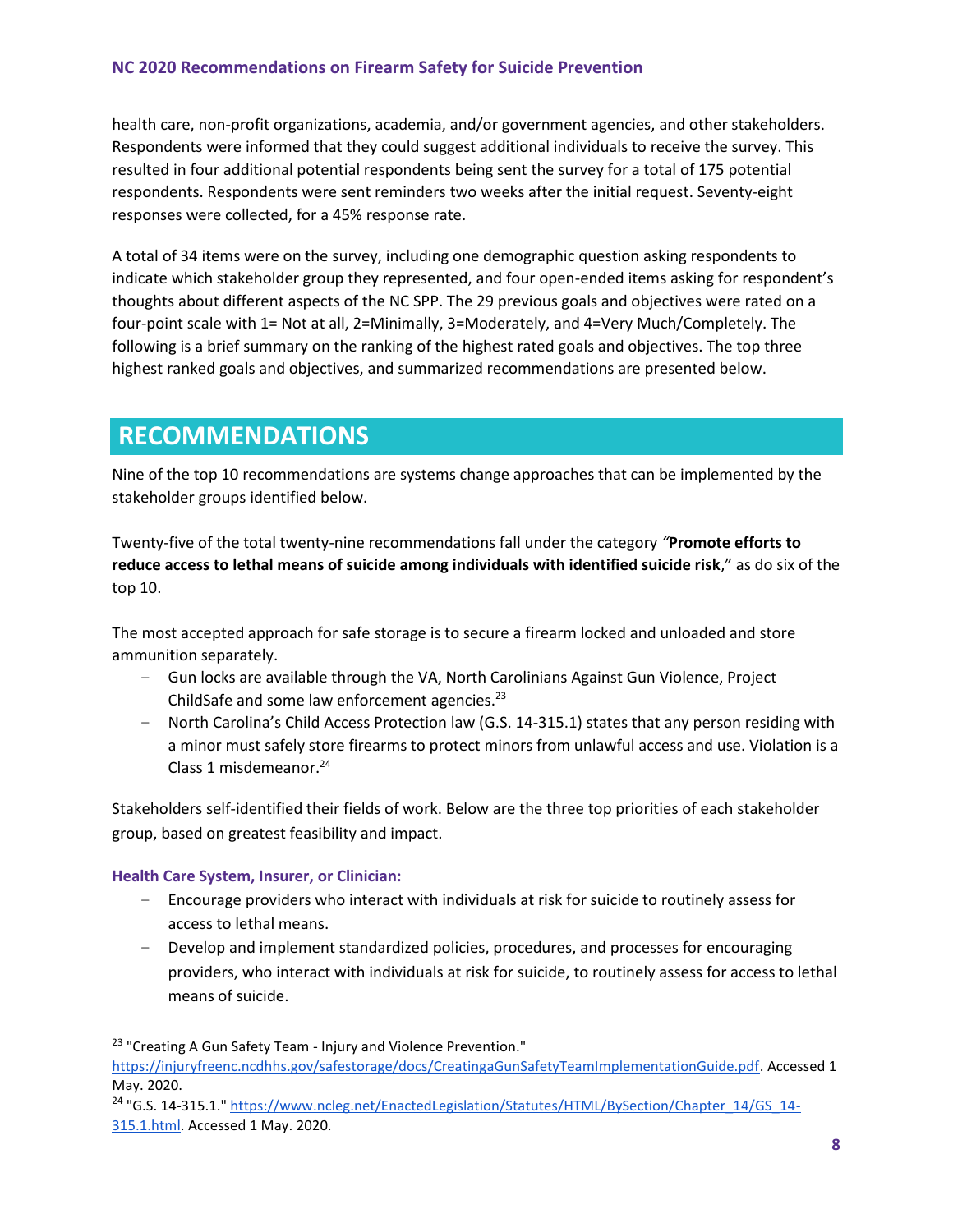– Provide suicide awareness, education and prevention training to clinicians, including tools and procedures for assessing for access to lethal means of suicide.

#### **Government Agency/Department (Federal/State/Local):**

- Encourage providers who interact with individuals at risk for suicide to routinely assess for access to lethal means.
- Promote/provide training in warning signs for suicidal behaviors.
- Use the NC Consumer and Family Advisory Committee (CFAC) at the state level that work with local CFAC to identify peer and natural support groups that can help individuals at high risk of suicide to reduce feelings of isolation.

#### **Nonprofit, Community- or Faith-based Organizations:**

- Provide suicide awareness, education and prevention training to clinicians, including tools and procedures for assessing for access to lethal means of suicide.
- Promote and provide staff training on warning signs for suicidal behaviors.
- Encourage providers who interact with individuals at risk for suicide to routinely assess for access to lethal means.

#### **College or University:**

- Encourage the use of Evidence-Based Practices and promising practices in the screening and assessment of access to lethal means of suicide (e.g., Counseling on Access to Lethal Means (CALM)).
- Examine and review current laws about firearm safety and responsible firearm ownership for changes that will lead to suicide prevention and increased awareness about suicide
- Promote and provide staff training on warning signs for suicidal behaviors.

#### **Business, Employer or Professional Association Recommendations:**

- Promote the understanding that recovery from mental and substance use disorders is real and possible for all
- The Consumer and Family Advisory Committee (CFAC) at the state level works with local CFAC to identify peer and natural support groups that can help individuals at high risk of suicide to reduce feelings of isolation
- Strengthen the coordination, implementation, and evaluation of comprehensive state/territorial, tribal, and local suicide prevention programming.

#### **Primary or Secondary School Recommendations:**

- Encourage providers who interact with individuals at risk for suicide to routinely assess for access to lethal means
- Promote and provide staff training on warning signs for suicidal behaviors
- Develop and promote policies focused on assessing for access to lethal means of suicide.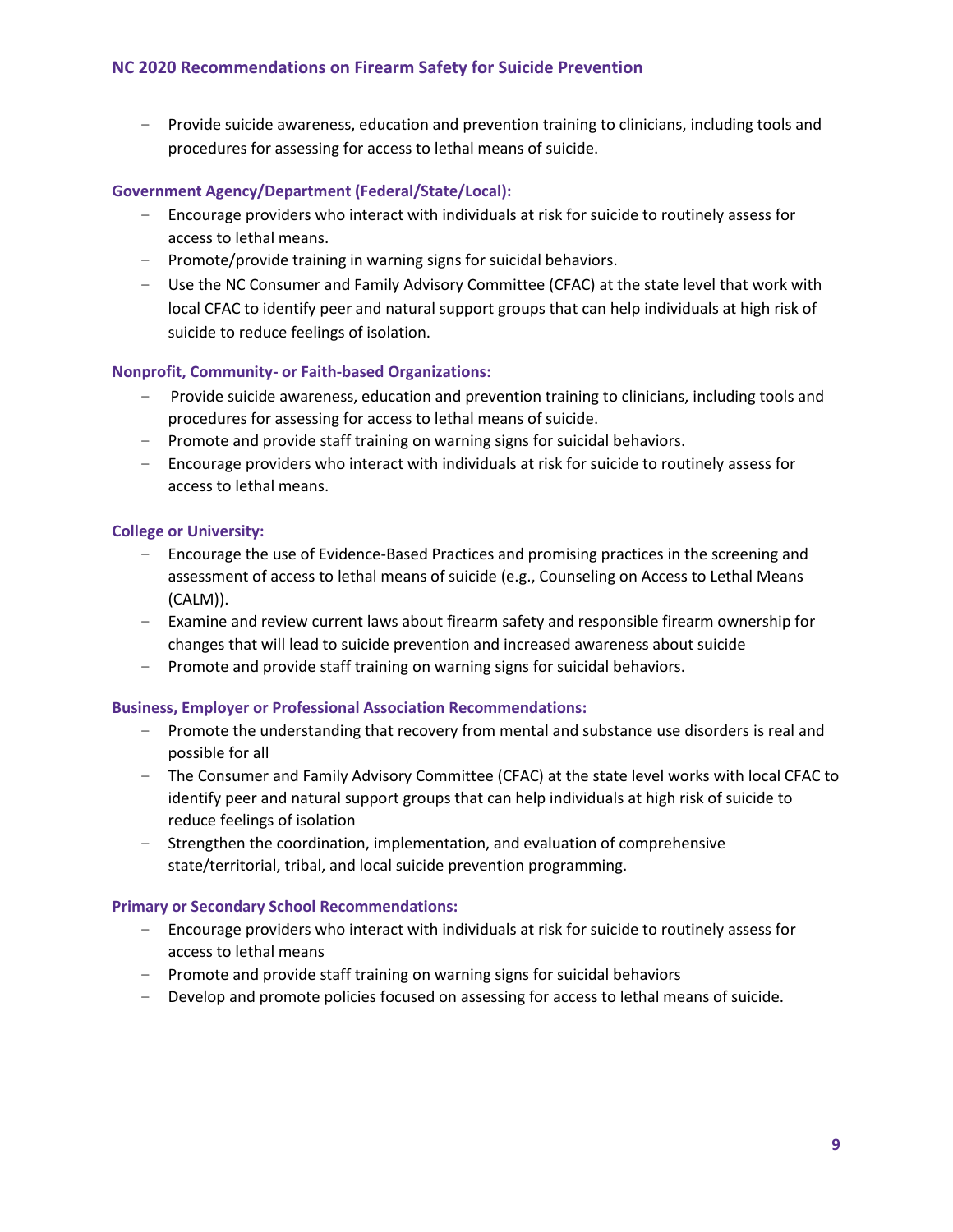#### **Research Organization Recommendations (including universities):**

- Restrict/ban firearms in residence halls and on campus
- The Consumer and Family Advisory Committee (CFAC) at the state level works with local CFAC to identify peer and natural support groups that can help individuals at high risk of suicide to reduce feelings of isolation
- Support measures/legislation designed to reduce access to guns as a lethal means for suicide.

#### **Individual Recommendations:**

- Support policies focused on firearm safety and responsible firearm ownership.
- Develop and promote policies focused on assessing for access to lethal means of suicide.
- Increase coordination of suicide prevention programming efforts at the state and local level.

**The top 10 recommendations overall,** prioritized in order by all the stakeholders in terms of feasibility and impact, are the following:

#### **1. Promote and provide staff training in warning signs for suicidal behaviors.**

This recommendation is specifically addressed in multiple other top-10 ranked items; it is included here because it was ranked highest by stakeholders among all recommendations.

**2. Provide suicide awareness, education and prevention training to clinicians, including tools and procedures for assessing for access to lethal means of suicide.** 

#### Rationale

a. CDC Preventing Suicide: A Technical Package of Policy, Programs and Practices specifically identifies Emergency Department Counseling on Access to Lethal Means (CALM) however other available versions of CALM exist including on-line training and in-person workshops for clinicians.

Widely used general gatekeeper training includes recognizing risk, keeping at-risk individuals safe and linking them to a more experienced provider but does not specifically address firearm access. An ASU trainer is piloting a gatekeeper training that incorporates more information on access to firearms.

Face-to- face training enables deeper discussion and dialogue about how to respond to community concern about firearm ownership rights. The emphasis on safety versus ownership is key.

The capacity to provide in-person training is still growing so the gap can be bridged by the availability of the On-line CALM training. CALM is available free of charge via the national Suicide Prevention Resource Center, which is accessible to all community health providers in North Carolina.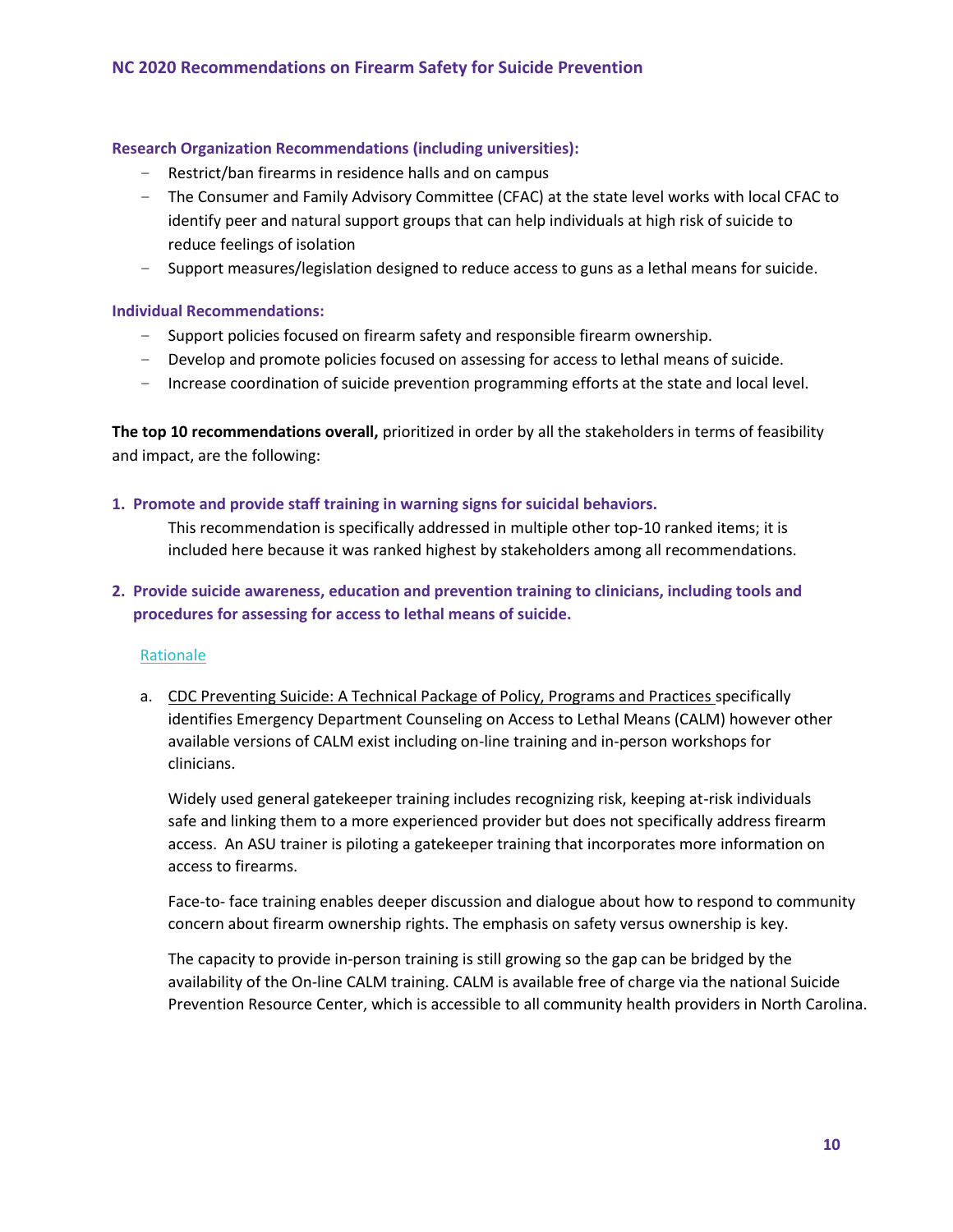- b. The above education goals fully align with the recommendations of the *2012 Suicide Prevention and Intervention Plan: A Report of the NCIOM Task Force on Suicide Prevention and Intervention* which reviewed the DMH/DD/SAS's suicide prevention and intervention system.
	- Local Management Entities/Managed Care Organization (LME/MCO) staff will ensure local agencies examine the need for suicide prevention related services, including suicide by lethal means and its needs assessment, offer gatekeeper training to appropriate community partners (including but not limited to schools and law enforcement juvenile justice, social services, and faith-based organizations), and build appropriate training and performance measures into provider contracts. All information about suicide prevention and crisis services within the community providers will be listed on their websites.<sup>25</sup>
	- Use of evidence based appropriate screening tools and strategies to assess for suicidal ideation. If the person is identified as having suicidal ideation or being at high risk, then a risk assessment shall be done to determine suicide risk and protective factors and access to lethal means, including the access to firearms.<sup>26</sup>
	- "Requirements for when and how often people will be screened for suicide risk, access to lethal means and the criteria that would trigger a more comprehensive suicide risk assessment"<sup>27</sup> "Include requirements to ensure that all crisis team members receive training using an evidence-informed suicide clinical training curriculum."<sup>28</sup>
	- "Develop standards for what information must be included in recovery support plans. The standards will be based on best available evidence about how to build connections to natural supports, help people at high risk of suicide address feelings of isolation and hopelessness, build upon existing strengths, identify early warning signs that can trigger thoughts of suicide, and create a suicide safety plan to prevent future suicide attempts" and access to lethal means.<sup>29</sup>
- **3. Encourage providers who interact with individuals at risk for suicide to routinely assess for access to lethal means.**

#### Rationale

Providers should be inclusive of behavioral health providers, medical providers, first responders, school staff, faith-based organizations, peer organizations, recreational counselors, athletic coaches, community leaders and all individuals of trust. Firearms are the most lethal method of

<sup>&</sup>lt;sup>25</sup> "Suicide Prevention and Intervention Plan - NCIOM." [http://nciom.org/wp-](http://nciom.org/wp-content/uploads/2017/07/SuicidePrev-report_web.pdf)

[content/uploads/2017/07/SuicidePrev-report\\_web.pdf.](http://nciom.org/wp-content/uploads/2017/07/SuicidePrev-report_web.pdf) Page 35. Accessed 1 Apr. 2020.

<sup>&</sup>lt;sup>26</sup> "Suicide Prevention and Intervention Plan - NCIOM." Page 44. Accessed 1 Apr. 2020.

<sup>&</sup>lt;sup>27</sup> "Suicide Prevention and Intervention Plan - NCIOM." Page 64. Accessed 1 Apr. 2020.

<sup>&</sup>lt;sup>28</sup> "Suicide Prevention and Intervention Plan - NCIOM." Page 73. Accessed 1 Apr. 2020.

<sup>&</sup>lt;sup>29</sup> "Suicide Prevention and Intervention Plan - NCIOM." Page 75. Accessed 1 Apr. 2020.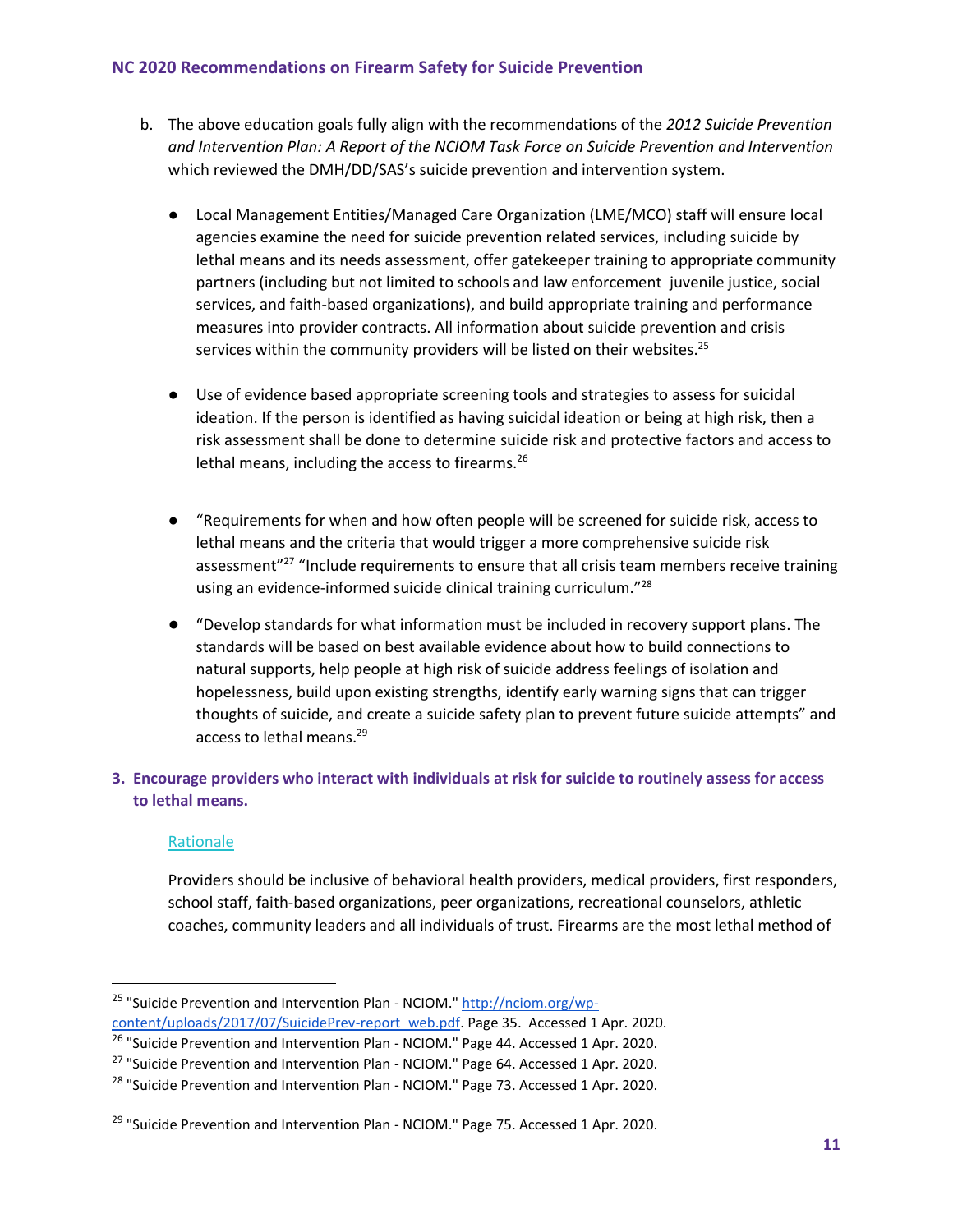suicide and account for the majority of suicides, so having the knowledge and understanding of how to assess for access to lethal means this is an area of opportunity to save lives.

Assessing for lethal means also incorporates assessing for "safe storage." NCDHHS' Injury and Violence Prevention Branch has compiled resources on Firearm Safety Awareness and Education which includes a toolkit for communities to use developed by the Durham County Gun Safety Teams. Free or discounted gun locks are also available through Project ChildSafe.<sup>30</sup>

"Safe storage" and "reduced access to lethal means" also applies to medications. For females, medication accounts for 33% of suicides. $31$ 

Of all self-inflicted injuries that result in hospitalizations and emergency department visits, most are from medication and poisoning. Firearms have a higher degree of lethality when they are self-inflicted; they often result in death and there are fewer firearm-related hospitalizations.<sup>32</sup>

## **4. Encourage the use of Evidence-Based Practice and promising practices in the screening and assessment of access to lethal means of suicide (e.g., CALM).**

#### Rationale

This goal references primarily medical and mental health providers (including social workers, counselors, school nurses and school-based health centers, Student Support Services staff), but can include teachers, paraprofessionals or any recreational/occupational personnel who are likely to interact with high risk individuals. General public awareness should be increased that firearms are a common suicide method and that asking about firearms access is a critical suicide prevention approach.

Although the Centers for Disease Control (CDC) and national suicide prevention organizations no longer term practices as "evidence based;" the CDC bases their toolkit CDC Preventing Suicide: A Technical Package of Policy, Programs and Practices on what they deem as "best available evidence."

DHHS staff and LME/MCOs will work together to "identify evidence-based or best practice screening and assessment tools, training for first responders and other crisis service providers, treatment and recovery supports," and disseminate through the appropriate avenues to meet the needs of the community. $33$ 

- <sup>30</sup> "DHHS: DPH: IVP: Firearm Safety Awareness and Education." 13 Feb. 2020,
- [https://injuryfreenc.ncdhhs.gov/safestorage/.](https://injuryfreenc.ncdhhs.gov/safestorage/) Accessed 1 May. 2020.

<sup>&</sup>lt;sup>31</sup> "2017 N.C. Violent Death Reporting System Annual Report."

[https://www.injuryfreenc.ncdhhs.gov/DataSurveillance/VDRS/FINAL-2017-NCVDRS-AnnualReport-5NOV2019.pdf.](https://www.injuryfreenc.ncdhhs.gov/DataSurveillance/VDRS/FINAL-2017-NCVDRS-AnnualReport-5NOV2019.pdf) Accessed 1 May. 2020.

<sup>&</sup>lt;sup>32</sup> "Report Tables - nc detect." [https://ncdetect.org/files/2017/07/NC\\_DETECT\\_ViolentInjuryReport\\_20170630.pdf.](https://ncdetect.org/files/2017/07/NC_DETECT_ViolentInjuryReport_20170630.pdf) Accessed 1 May. 2020.

<sup>33</sup> "Suicide Prevention and Intervention Plan - NCIOM." [http://nciom.org/wp](http://nciom.org/wp-content/uploads/2017/07/SuicidePrev-report_web.pdf)[content/uploads/2017/07/SuicidePrev-report\\_web.pdf.](http://nciom.org/wp-content/uploads/2017/07/SuicidePrev-report_web.pdf) Page 68. Accessed 27 Apr. 2020.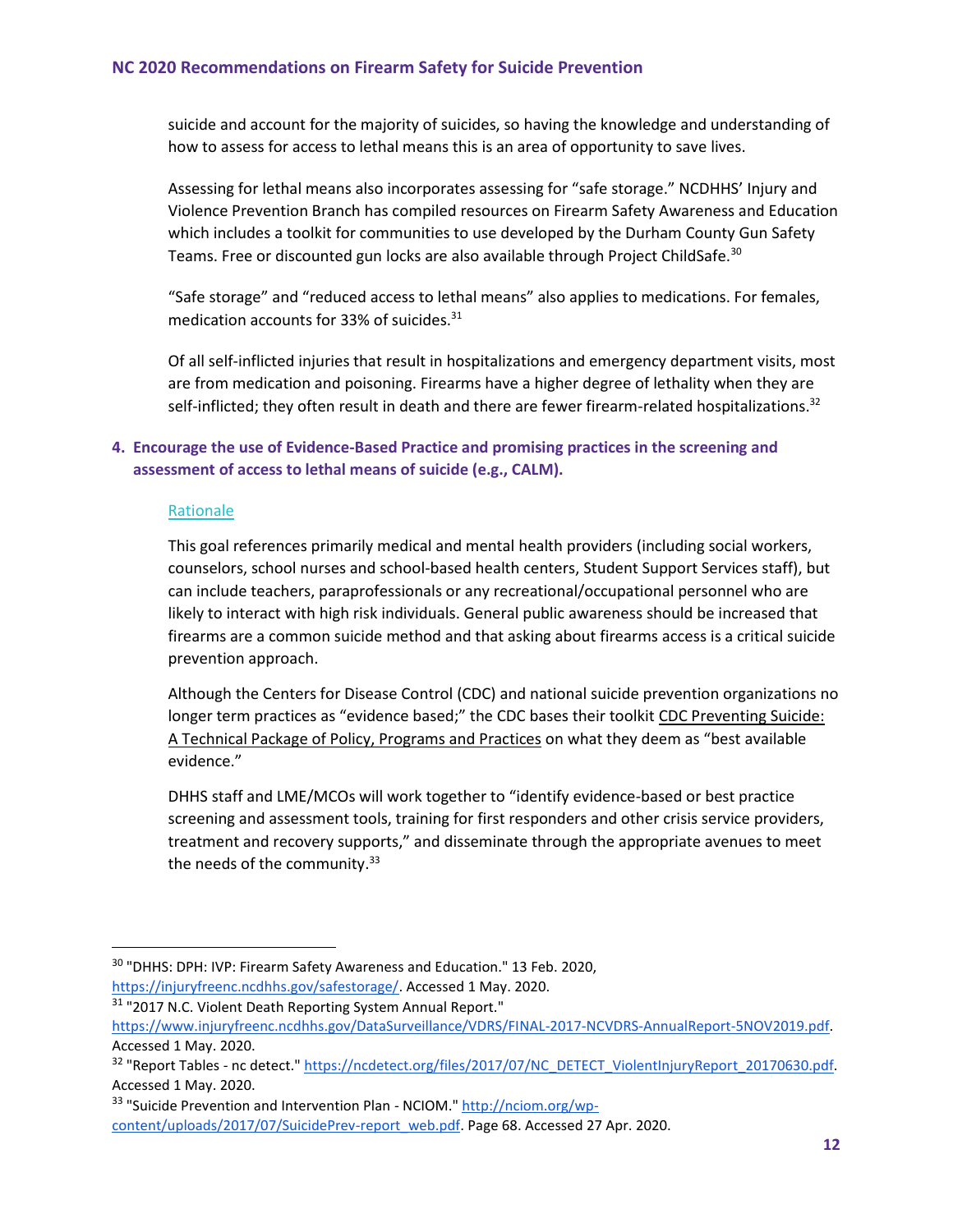**5. Educate primary care practitioners and emergency department staff in suicide awareness, identification methods, and lethal means screening protocols.**

#### Rationale

As stated above, the CDC Preventing Suicide: A Technical Package of Policy, Programs and Practices research showing 45% of people are seen by these providers in the 30 days prior to suicide. $34,35$ 

Special attention and heightened awareness should be directed to suicide prevention in the veteran, active military and older adult populations due to their high rates and frequency of suicide by firearm.

**6. Promote the understanding that recovery from mental and substance use disorders are real and possible for all**.

#### **Rationale**

The Substance Abuse and Mental Health Services Administration (SAMHSA) promotes that recovery is possible by addressing underlying symptoms with healthy choices supporting physical and emotional well-being, maintaining a safe and stable home, engaging in society through meaningful activities and having supportive relationships and networks that convey hope and love.

Recovery is an individual process and may differ according to age and personal beliefs. $36$ 

**7. Develop and implement standardized policies, procedures, and processes for encouraging providers who interact with individuals at risk for suicide to routinely assess to lethal means of suicide.**

#### Rationale

As stated above, because research has shown that **up to 45% of individuals who die by suicide have visited their primary care physicians within a month prior to their death,** this goal should extend beyond mental health providers and include primary care providers.<sup>37</sup> Although they may not have historically seen mental health as part of their job, they interact with a large percentage of the population and are in a position to identify at-risk individuals. Additional

<sup>34</sup> "Suicide Prevention in Primary Care / SAMHSA-HRSA.[" https://www.integration.samhsa.gov/about](https://www.integration.samhsa.gov/about-us/esolutions-newsletter/suicide-prevention-in-primary-care)[us/esolutions-newsletter/suicide-prevention-in-primary-care.](https://www.integration.samhsa.gov/about-us/esolutions-newsletter/suicide-prevention-in-primary-care) Accessed 27 Apr. 2020. <sup>35</sup> "Practical Suicide-Risk Management for the Busy ... - NCBI."

[https://www.ncbi.nlm.nih.gov/pmc/articles/PMC3146379/.](https://www.ncbi.nlm.nih.gov/pmc/articles/PMC3146379/) Accessed 1 May. 2020.

<sup>&</sup>lt;sup>36</sup> "Recovery and Recovery Support | SAMHSA - Substance ...." https://www.samhsa.gov/find-help/recovery. Accessed 1 May. 2020.

 $37$  "Practical Suicide-Risk Management for the Busy ... - NCBI." [https://www.ncbi.nlm.nih.gov/pmc/articles/PMC3146379/.](https://www.ncbi.nlm.nih.gov/pmc/articles/PMC3146379/) Accessed 1 May. 2020.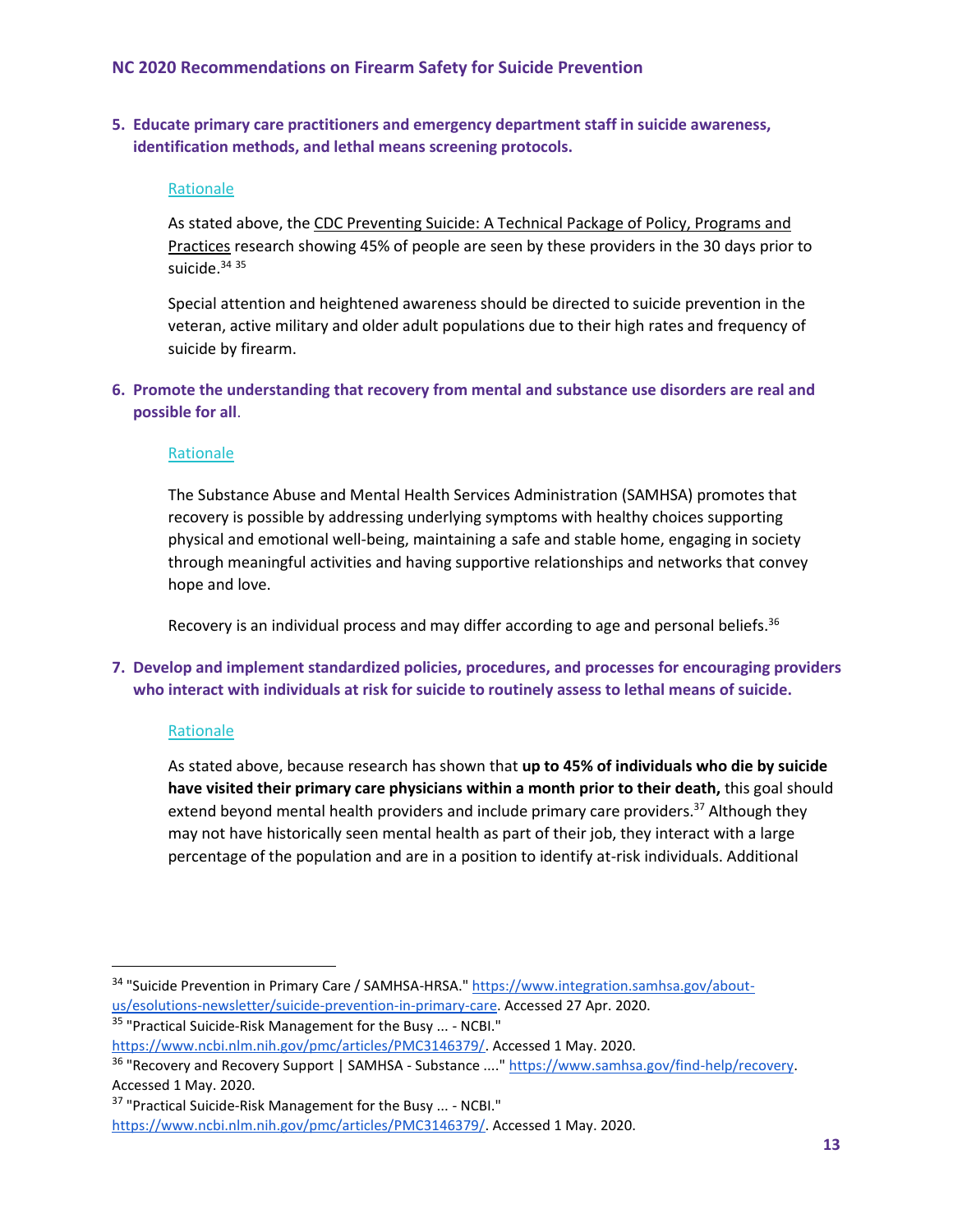research suggests that up to 67% of those who attempt suicide receive medical attention as a result of their attempt and therefore may receive ED or hospital services.<sup>38</sup>

Promoted on a national level is the Zero Suicide framework. Its "foundational belief is that suicide deaths for individuals under the care of health and behavioral health systems are preventable. For systems dedicated to improving patient safety, Zero Suicide presents an aspirational challenge and practical framework for system-wide transformation toward safer suicide care."

It is "a system-wide, organizational commitment to safer suicide care in health and behavioral health care systems. The framework is based on the realization that suicidal individuals often fall through the cracks in a sometimes fragmented and distracted health care system. A systematic approach to quality improvement in these settings is both available and necessary."<sup>39</sup>

In North Carolina, some doctors/health care systems are beginning to adopt this framework.

Encouragement for states to implement Zero Suicide has been promoted within the CDC Preventing Suicide: A Technical Package of Policy, Programs and Practices and by SAMHSA. SAMHSA has also provided funding opportunities for implementation.<sup>40</sup>

## **8**. **Strengthen the coordination, implementation, and evaluation of comprehensive state/territorial, tribal, and local suicide prevention programming.**

#### **Rationale**

One of the challenges in North Carolina is that there is currently not an organization or entity charged with statewide coordination. Multiple organizations in North Carolina work on suicide prevention. These include governmental agencies like NCDHHS' Division of Public Health (DPH) (technical assistance to governmental and community providers, and data sources such as the NC Violent Death Reporting System), Division of Mental Health Developmental Disabilities and Substance Use Services (DMH/DD/SAS) (treatment and clinical side as well as education), Department of Public Instruction (DPI) (school safety and education), and the Department of Public Safety (DPS) (juvenile justice and adult corrections). These are just on the government level. No entity coordinates all government work and initiatives across these silos. Nonprofit and community organizations exist as well, which have different missions and areas of expertise and services.

Without one convening entity charged as a formal communication and coordinating body, these complementary efforts are not coordinated, gaps exist, and there are unidentified opportunities for collaboration. In North Carolina, to the degree that this happens, it is done informally through relationships but without formal agreements. Some states have a state office with multiple staff, in this coordinating role. The CFTF proposed legislation to fund a position to play this role however this proposal was not funded.

<sup>&</sup>lt;sup>38</sup> "Suicide Prevention in Primary Care / SAMHSA-HRSA.[" https://www.integration.samhsa.gov/about](https://www.integration.samhsa.gov/about-us/esolutions-newsletter/suicide-prevention-in-primary-care)[us/esolutions-newsletter/suicide-prevention-in-primary-care.](https://www.integration.samhsa.gov/about-us/esolutions-newsletter/suicide-prevention-in-primary-care) Accessed 1 May. 2020.

<sup>&</sup>lt;sup>39</sup> "Zero Suicide | [" https://zerosuicide.edc.org/.](https://zerosuicide.edc.org/) Accessed 1 May. 2020.

<sup>&</sup>lt;sup>40</sup> "Grants to Implement Zero Suicide in Health Systems - SAMHSA.[" https://www.samhsa.gov/grants/grant](https://www.samhsa.gov/grants/grant-announcements/sm-20-015)[announcements/sm-20-015.](https://www.samhsa.gov/grants/grant-announcements/sm-20-015) Accessed 1 May. 2020.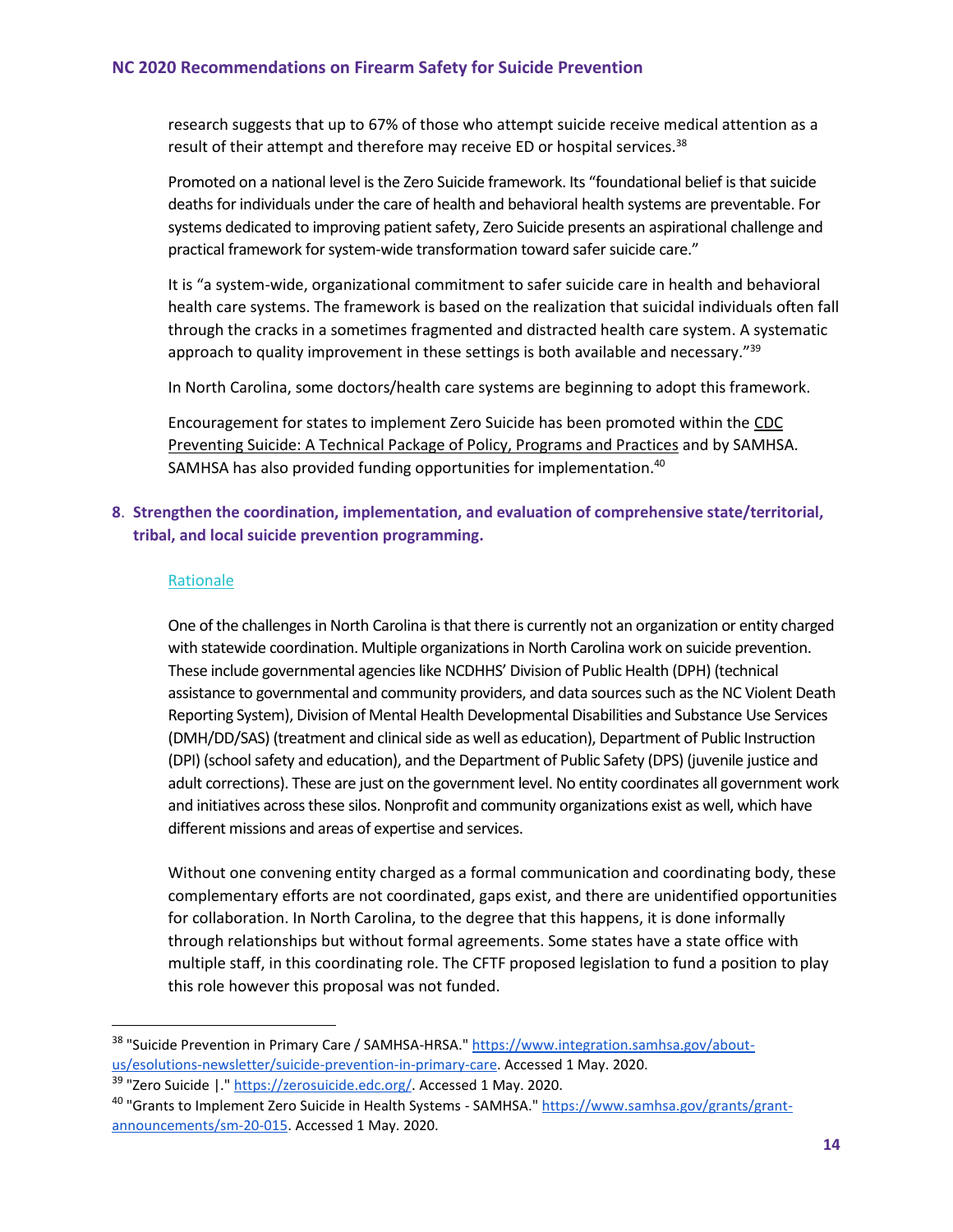**9. Support efforts for awareness and enforcement of the North Carolina Child Access Protection Law, which promotes firearm safety for people who reside with a minor.**

#### Rationale

This law requires households with children under the age of 18 to "safely store" their firearms, and states that if a firearm is used by a minor child, the owner/possessor can be charged with a misdemeanor. This includes when a child shows or uses a gun carelessly, causes injury or death (whether this is against another person, or self-injury or suicide).

According to North Carolina Child Health and Mortality Prevention Surveillance (CHAMP) in which parents were asked about child firearm safety practices, it was discovered that in 2011, of households in which children ages 0-17 reside:

**32.8%** had a firearm in or around home **25.4%** kept firearms loaded **29.2%** kept firearms unlocked **17.3%** kept firearms both unlocked & loaded<sup>41</sup>

This illustrates the opportunity and need for increased firearm safety in households with minor children.

The North Carolina Department of Public Safety (NC DPS) provides safety ideas to parents about education of minors, safe storage recommendations and safe handling of a firearm.<sup>42</sup>

As mentioned in recommendation No. 3, the NCDHHS' Injury and Violence Prevention Branch has compiled resources on Firearm Safety Awareness and Education which includes a toolkit for communities to use, developed by the Durham County Gun Safety Team. Free or discounted gun locks are also available through Project ChildSafe.<sup>43</sup>

The nonprofit North Carolinians Against Gun Violence has purchased gun locks for distribution, as has the state's Veteran's Administration locations. Each VA has a Suicide Prevention Coordinator who is the Point of Contact to obtain a gunlock.<sup>44</sup>

Additional safeguards include parents inquiring about safety practices in the homes where their children visit. The Asking Saves Kids campaign (ASK) provides education and materials to parents and caregivers to ensure safety.<sup>45</sup>

<sup>&</sup>lt;sup>41</sup> "Child Health and Mortality Prevention Surveillance Network ...." [https://www.cdc.gov/ncezid/stories](https://www.cdc.gov/ncezid/stories-features/global-stories/champs-program.html)[features/global-stories/champs-program.html.](https://www.cdc.gov/ncezid/stories-features/global-stories/champs-program.html) Accessed 1 May. 2020.

<sup>&</sup>lt;sup>42</sup> "Gun Safety - NC DPS." [https://www.ncdps.gov/dps-services/safety-tips/gun-safety.](https://www.ncdps.gov/dps-services/safety-tips/gun-safety) Accessed 1 May. 2020.

<sup>43</sup> "DHHS: DPH: IVP: Firearm Safety Awareness and Education." 13 Feb. 2020, [https://injuryfreenc.ncdhhs.gov/safestorage/.](https://injuryfreenc.ncdhhs.gov/safestorage/) Accessed 1 May. 2020.

<sup>44</sup> "Gun Safety - Women Veterans Health Care - Veterans Affairs."

[https://www.womenshealth.va.gov/WOMENSHEALTH/outreachmaterials/safety/gunsafety.asp.](https://www.womenshealth.va.gov/WOMENSHEALTH/outreachmaterials/safety/gunsafety.asp) Accessed 1 May. 2020.

<sup>45</sup> "Asking Saves Kids - Brady Campaign." [https://www.bradyunited.org/program/end-family-fire/asking-saves-kids.](https://www.bradyunited.org/program/end-family-fire/asking-saves-kids) Accessed 1 May. 2020.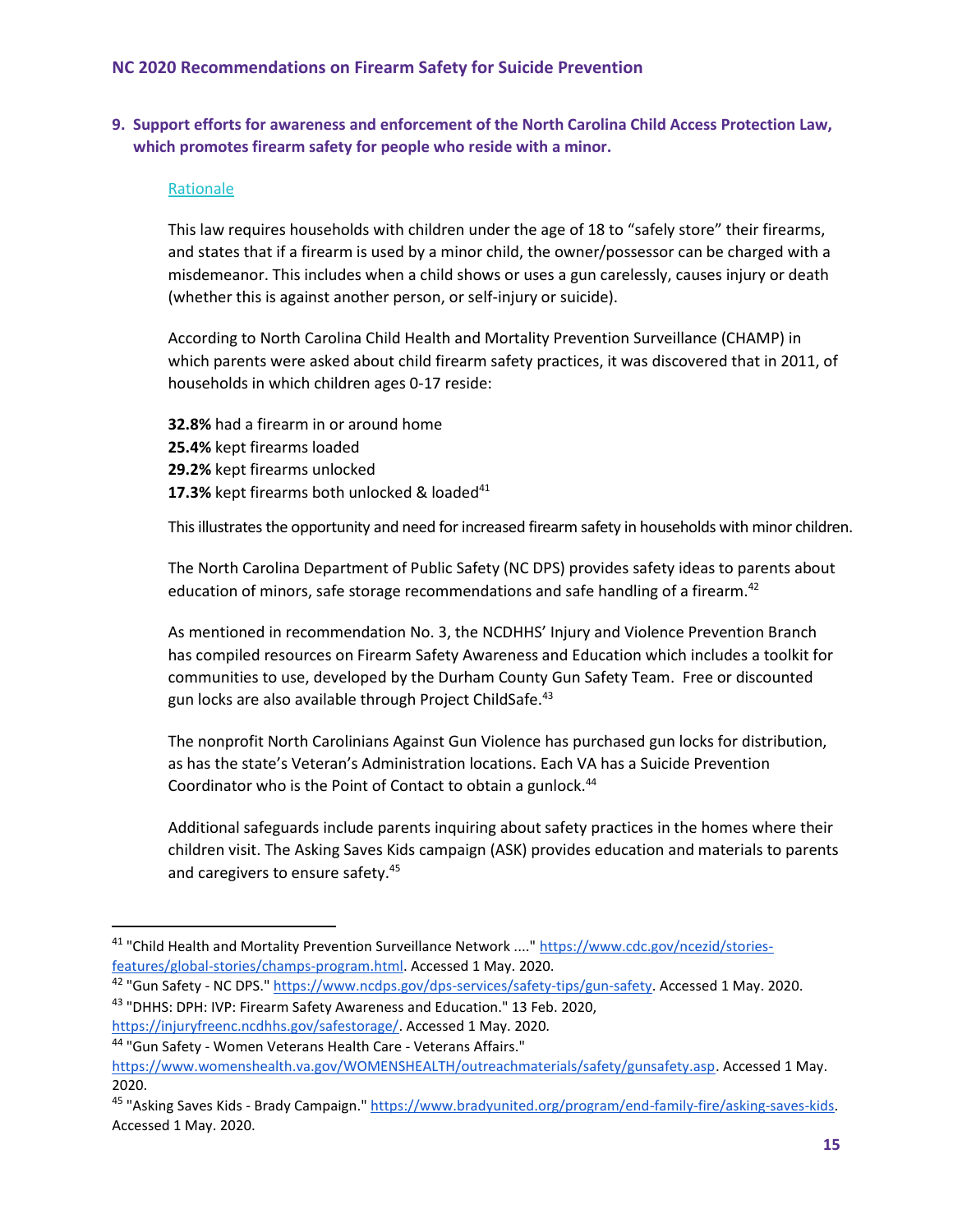**10. The Consumer and Family Advisory Committee (CFAC) at the state level works with local CFACs to identify peer and natural support groups that can help individuals at high risk of suicide to reduce feelings of isolation.**

#### Rationale

This item was identified from the 2012 *Suicide Prevention and Intervention Plan: A Report of the NCIOM Task Force on Suicide Prevention and Intervention*. The report identified that "Suicide deaths can be traumatic for the family, friends, community, and professionals involved in providing treatment or addressing the immediate aftermath of a suicide. People touched by suicide - the family, friends, and colleagues of those who die by suicide – are themselves at higher risk for suicide."<sup>46</sup>

Working with state and local CFACs can offer increased support to these individuals and their families. Identifying resources that are currently in the communities, identifying gaps in the community and developing a plan for increased services will advance this goal.

Coordination among DHHS, LME/MCOs and their contracted providers, the North Carolina Healthcare Association, local emergency medical services (EMS), health professional associations, magistrates, and law enforcement as well as community engagement and peer organizations and others as identified in the crisis continuum that develops a suicide system of care, which includes risk management protocols. Specifically:

- North Carolina would benefit from development of a coordinated system of crisis providers trained in crisis de-escalation skills, identifying suicide risks, and providing treatment to stabilize the immediate suicide risk.
- "Determine whether there are sufficient behavioral health crisis providers who are trained to address the needs of people who are actively contemplating, or have attempted suicide and/or have access to lethal means; and whether these providers are geographically accessible and available on a 24/7 basis to people throughout the service area."47
- "Contract for a full array of crisis services and require coordination of services across providers. LME/MCOs that contract with more than one crisis service provider will include performance measures to ensure coordination across crisis service providers."
- "Include requirements to ensure that all crisis team members receive training using an evidence-informed suicide clinical training curriculum."
- "Work with law enforcement agencies to develop a protocol to be alerted when someone in their catchment area attempts suicide and/or has access to lethal means, so that the LME/MCO can link the person with appropriate treatment and recovery supports." $48$
- Care management protocols to ensure that people at high risk of suicide are linked to professionals who can offer appropriate evidence-based treatment so they successfully transition from one level of care, or one behavioral health provider, to another.

<sup>46</sup> "Suicide Prevention and Intervention Plan - NCIOM." [http://nciom.org/wp](http://nciom.org/wp-content/uploads/2017/07/SuicidePrev-report_web.pdf)[content/uploads/2017/07/SuicidePrev-report\\_web.pdf.](http://nciom.org/wp-content/uploads/2017/07/SuicidePrev-report_web.pdf) Page 57. Accessed 1 May. 2020.

<sup>&</sup>lt;sup>47</sup> "Suicide Prevention and Intervention Plan - NCIOM." Page 51. Accessed 1 May. 2020.

<sup>48</sup> "Suicide Prevention and Intervention Plan - NCIOM." Page 51. Accessed 1 May. 2020.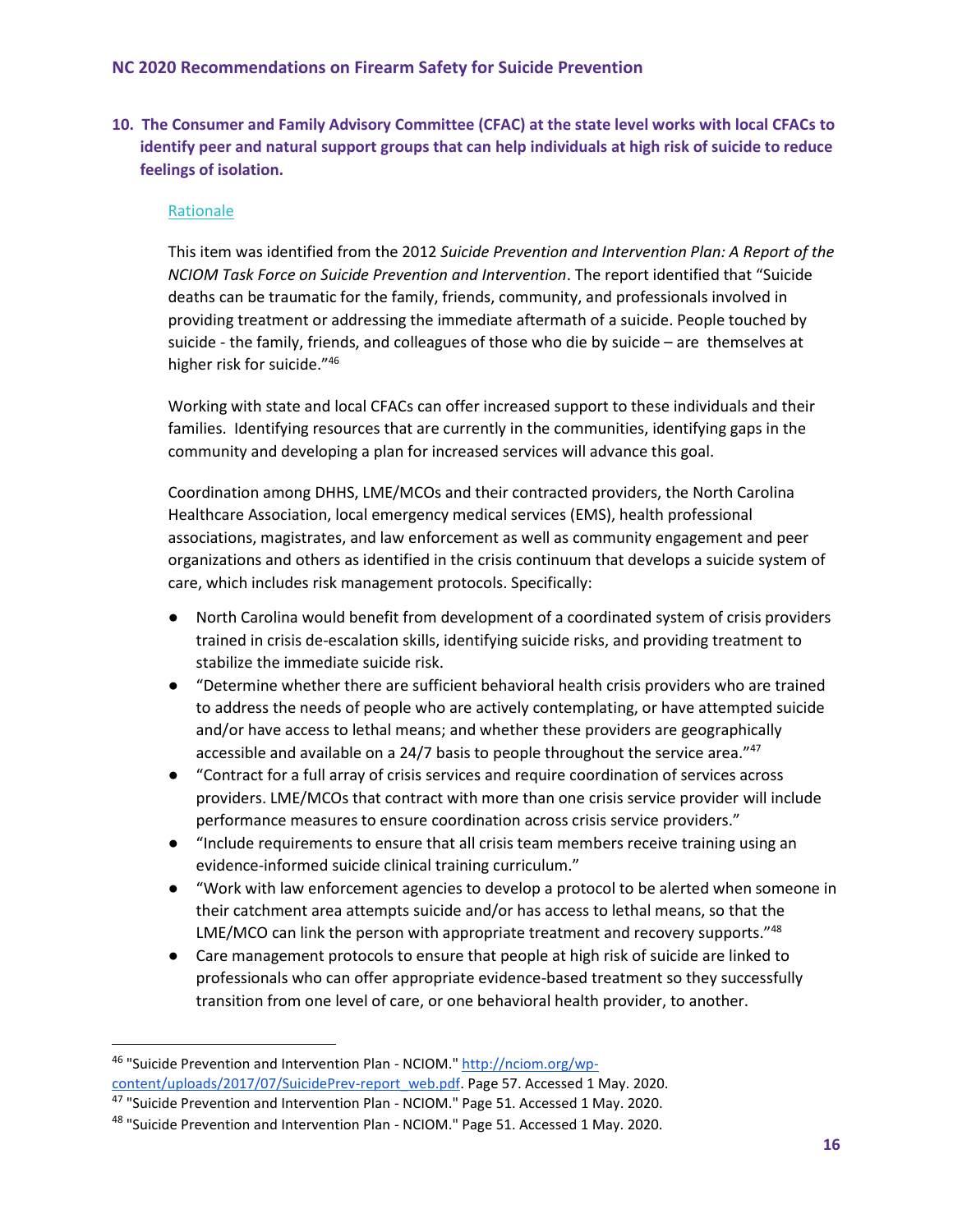- DHHS to work with the North Carolina Healthcare Association, LME/MCOs, "local emergency medical services (EMS), health professional associations, magistrates, and law enforcement to develop new standards for emergency medical services, involuntary commitment (IVC), and interception models. Emergency responders should triage individuals to determine if the person expressing suicidal ideation or other emergency mental health needs has an immediate medical need and/or access to lethal means. If the person does not have a concurrent medical need and/or access to lethal means, the EMS personnel should transport individuals to appropriate crisis resources, if available in the community and properly staffed to provide crisis assessments and/or First Examination for IVC."49
- DHHS, in partnership with others, will evaluate whether a "well-trained, coordinated, and comprehensive crisis provider system leads to reduced suicide attempts, reduced suicide deaths, reduce suicide deaths by firearms and reduced use of the emergency department."<sup>50</sup>

# <span id="page-17-0"></span>**CLOSING**

The Governor's Executive Directive on Improving Firearm Safety states, "Firearm safety is a matter of critical importance for North Carolina. This administration has taken positive, substantive steps to promote firearm safety and responsible firearm ownership. However, more work needs to be done, especially given the ramifications if we fail to make good on our progress." NC DHHS was charged with updating recommendations to the 2015 State Suicide Plan.<sup>51</sup>

NC DHHS thanks the many stakeholders who contributed to the 2015 North Carolina Suicide Prevention Plan, and who contributed to this 2020 Addendum. The identification of the top priorities shows the commitment to decrease suicide, and specifically for this report, suicides by firearms. The desire for continued education on community resources, professional interventions and systems changes is emphasized in the ranking of the priorities. North Carolinians can reduce the number of suicides by firearms through education, collaboration and coordination of resources, such as CALM and programs such as Zero Suicide.

<sup>&</sup>lt;sup>49</sup> "Suicide Prevention and Intervention Plan - NCIOM." Page 51. Accessed 1 May. 2020.

<sup>50</sup> "Suicide Prevention and Intervention Plan - NCIOM." Page 50. Accessed 1 May. 2020.

<sup>51</sup> "Executive Directive - NC.gov."

[https://files.nc.gov/governor/documents/files/2019\\_08\\_12\\_Executive\\_Directive\\_Improving\\_Firearm\\_Safety3\\_0.p](https://files.nc.gov/governor/documents/files/2019_08_12_Executive_Directive_Improving_Firearm_Safety3_0.pdf) [df.](https://files.nc.gov/governor/documents/files/2019_08_12_Executive_Directive_Improving_Firearm_Safety3_0.pdf) Accessed 26 May. 2020.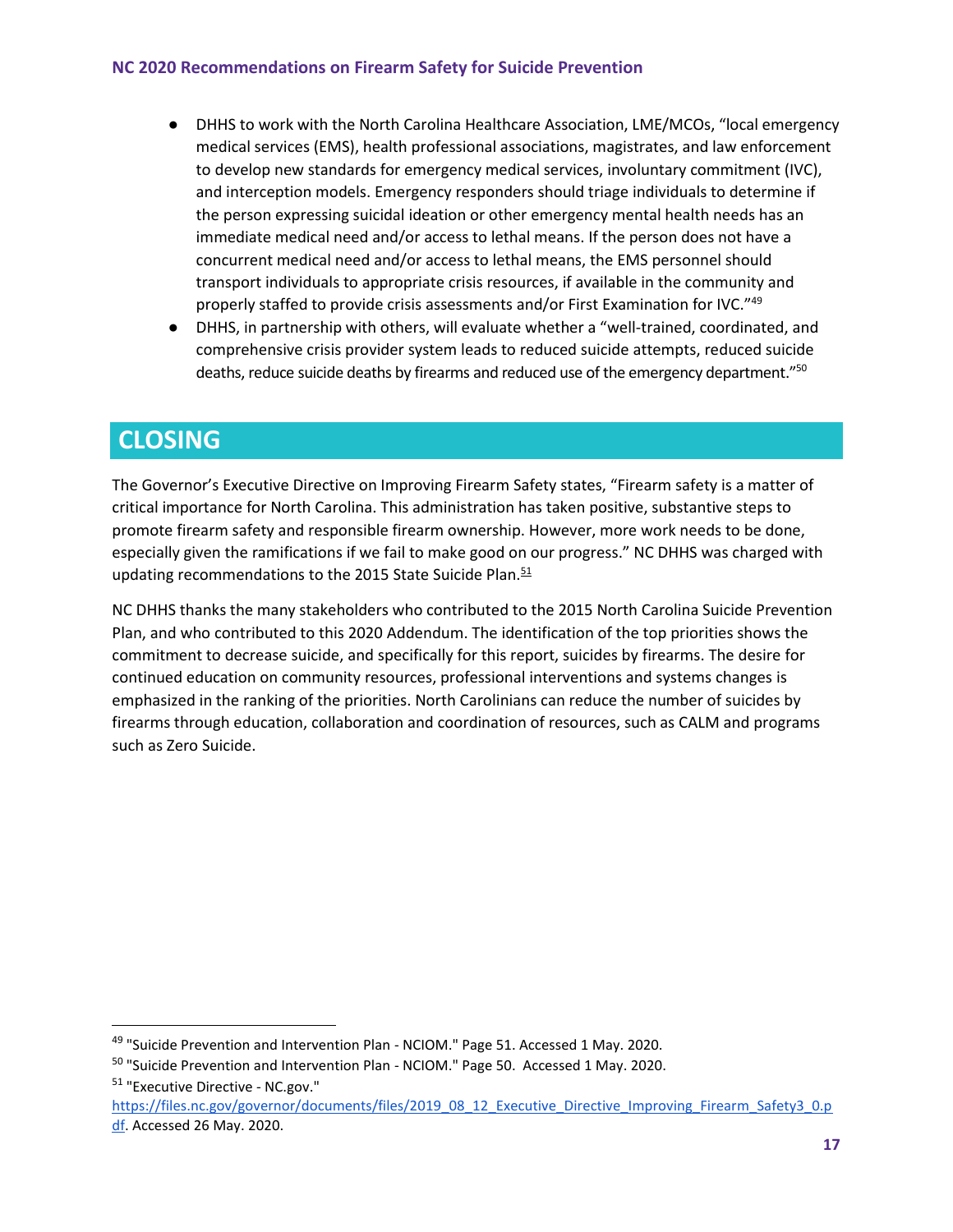# <span id="page-18-0"></span>**Appendix A**

#### **Stakeholders**

A total of 175 stakeholders were given the opportunity to offer feedback. Seventy-eight stakeholders prioritized these recommendations, representing 68 organizations, and one responding as an individual based on personal and professional experience. Seven organizations had more than one respondent. The following chose to have their name or organization included:

| Hilda Baskerville         | Kella Hatcher                      |
|---------------------------|------------------------------------|
| <b>B. Steven Bentsen</b>  | John Paul (JP) Jameson             |
| <b>Blue Ridge Health</b>  | Shawn Jones                        |
| <b>Ruby Brown-Herring</b> | Nicholle Karim                     |
| Joy Brunson-Nsubuga       | Janice Cobb Laurore                |
| Jessica Burroughs         | Valerie C. Merriweather            |
| Barbara-Ann Bybel         | <b>Kurt Michael</b>                |
| <b>Becky Ceartas</b>      | Carolyn D. Moore                   |
| Laurie Coker              | <b>Terry Munn MSW</b>              |
| Gary H. Cunha             | NeighborHealth Center, Inc.        |
| Ken Dunham                | Person Family Medical Center, Inc. |
| Kathryn Falbo-Woodson     | Carol Runyan                       |
| Jodi Flick                | Alice Salthouse                    |
| David B. Goldston         | Stedman-Wade Health Services, Inc. |
| J. Phil Harris            | <b>WellCare of North Carolina</b>  |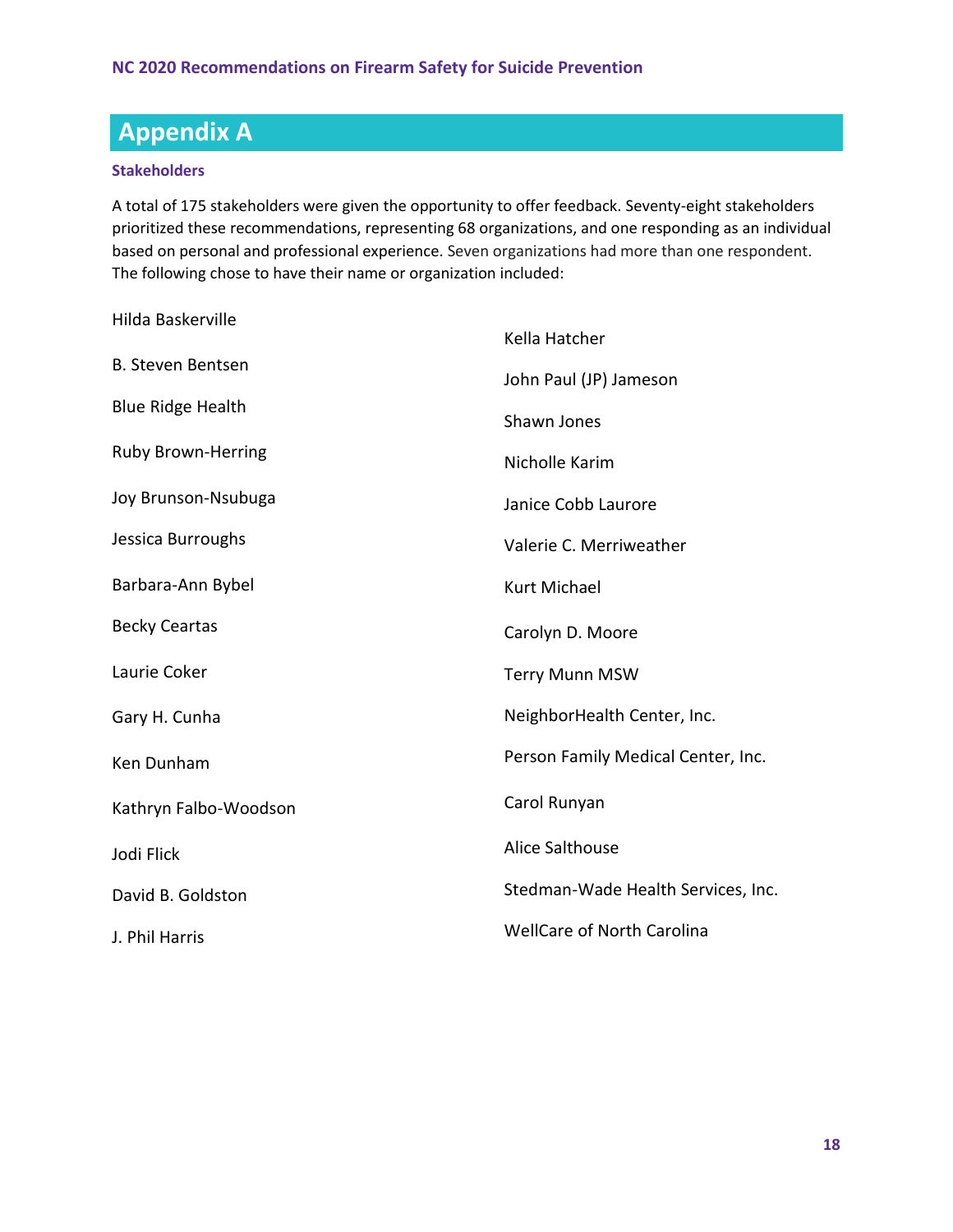# <span id="page-19-0"></span>**Appendix B**

**Full Ranking of 2020 Firearm Safety Recommendations -** This Addendum shows all ranked priorities identified by stakeholders, weighted for impact and importance. While this report highlights the 10 highest ranked recommendations, full recommendations are shown here.

- 1. Promote and provide staff training in warning signs for suicidal behaviors.
- 2. Provide suicide awareness, education and prevention training to clinicians, including tools and procedures for assessing for access to lethal means of suicide.
- 3. Encourage providers who interact with individuals at risk for suicide to routinely assess for access to lethal means.
- 4. Encourage the use of Evidence-Based Practices and promising practices in the screening and assessment of access to lethal means of suicide (e.g., Counseling on Access to Lethal Means (CALM)).
- 5. Educate primary care practitioners and emergency department staff in suicide awareness, identification methods, and lethal means screening protocols.
- 6. Promote the understanding that recovery from mental and substance use disorders is real and possible for all.
- 7. Develop and implement standardized policies, procedures, and processes for encouraging providers who interact with individuals at risk for suicide to routinely assess for access to lethal means of suicide.
- 8. Strengthen the coordination, implementation and evaluation of comprehensive state/territorial, tribal and local suicide prevention programming.
- 9. Support efforts for awareness and enforcement of the North Carolina Child Access Protection Law, which promotes firearm safety for people who reside with a minor.
- 10. The Consumer and Family Advisory Committee (CFAC) at the state level works with local CFAC to identify peer and natural support groups that can help individuals at high risk of suicide to reduce feelings of isolation.
- 11. Restrict/ban firearms in residence halls and on campus.
- 12. Advocate for legislative/policy/procedure efforts designed to encourage increased screening of access to lethal means for those identified at risk for suicide.
- 13. Conduct research to identify effective protocols and screening procedures designed for providers, who interact with individuals at risk for suicide, to assess for access to lethal means of suicide.
- 14. Encourage open discussion among family and friends about whether homes that their children visit have firearms, including homes of relatives.
- 15. Work with health care systems and researchers to identify screening protocols to assess for access to lethal means that are effective and enforced within the military.
- 16. Examine and review current laws about firearm safety and responsible firearm ownership for changes that will lead to suicide prevention and increased awareness about suicide.
- 17. Advocate for and inform legislation and policies that support limits to access to lethal means, including weapons, for populations at risk of suicide.
- 18. Adopt components used for Operation Medicine Drop events to encourage the voluntary surrender of firearms.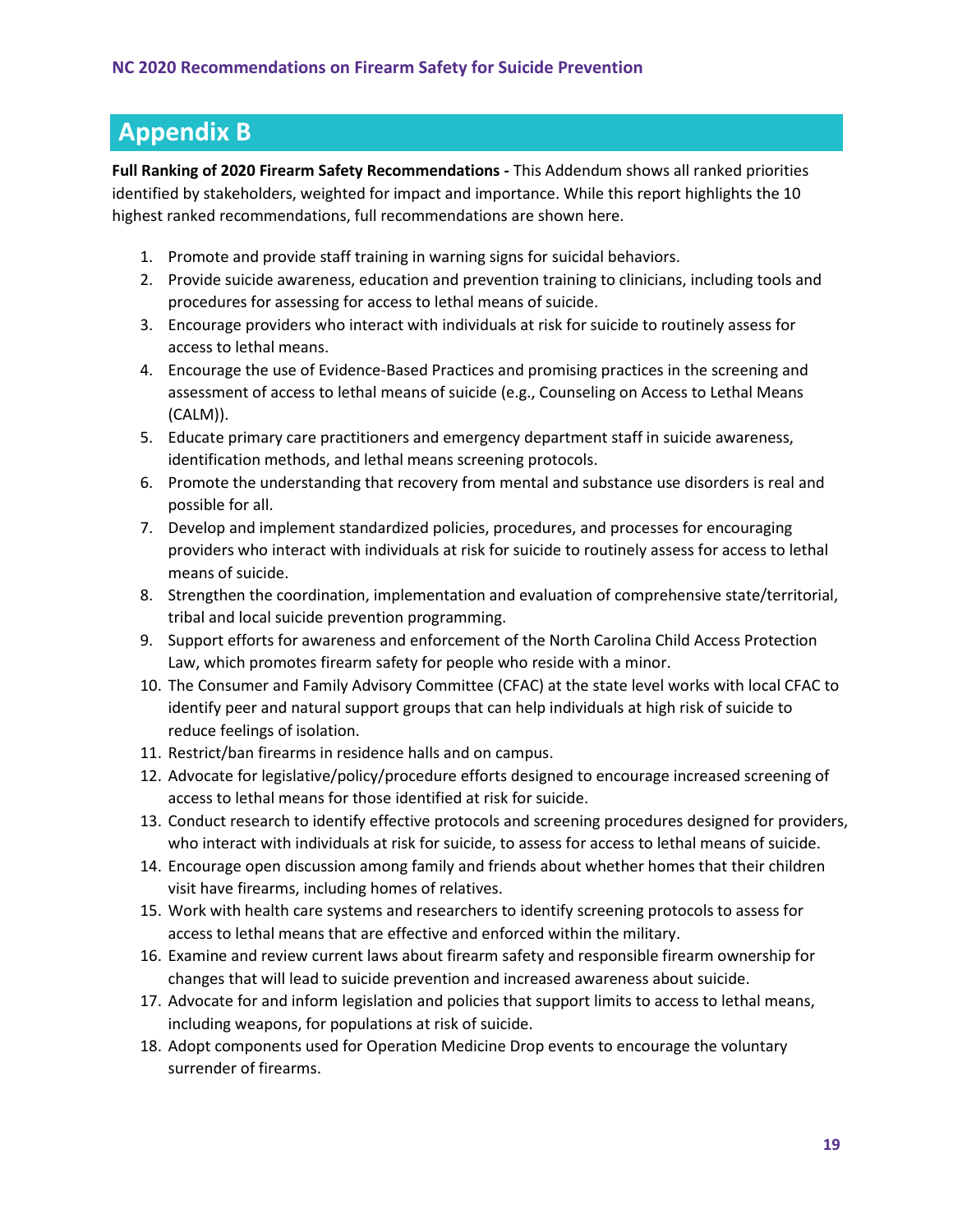- 19. Encourage open discussions about suicide among family, friends, and social groups, including the need to advocate for legislation, policies, and procedures that encourage providers to routinely screen for access to lethal means for those identified at risk of suicide.
- 20. Partner with firearm dealers and gun owner groups to incorporate suicide awareness as a basic tenet of firearm safety and responsible firearm ownership.
- 21. Provide education about firearm safety and responsible firearm ownership to military personnel.
- 22. Conduct research on firearm safety, including developing new technologies (e.g. gun locks).
- 23. Develop mechanisms to reimburse for screening and early intervention services that include assessing for access to lethal means of suicide.
- 24. Identify specific community providers (one per county) to serve as safety net organizations that encourage providers who interact with individuals at risk for suicide to routinely assess for access to lethal means.
- 25. Support measures/legislation designed to reduce access to guns as a lethal means for suicide.
- 26. Conduct and disseminate results from research studying the effectiveness of efforts/programs designed to reduce access to lethal means (e.g., CO shutoffs in automobiles, blister packs for medications, barriers for bridges).
- 27. Incorporate an approved flagging reporting process between medical professionals and firearms dealers that requires medical professionals to report suicide risks for at-risk patients that may apply for firearms permits or firearms background checks.
- 28. Adapt and tailor existing efforts to reduce access to lethal means in tribal communities.
- 29. Develop and implement new safety technologies to reduce access to lethal means.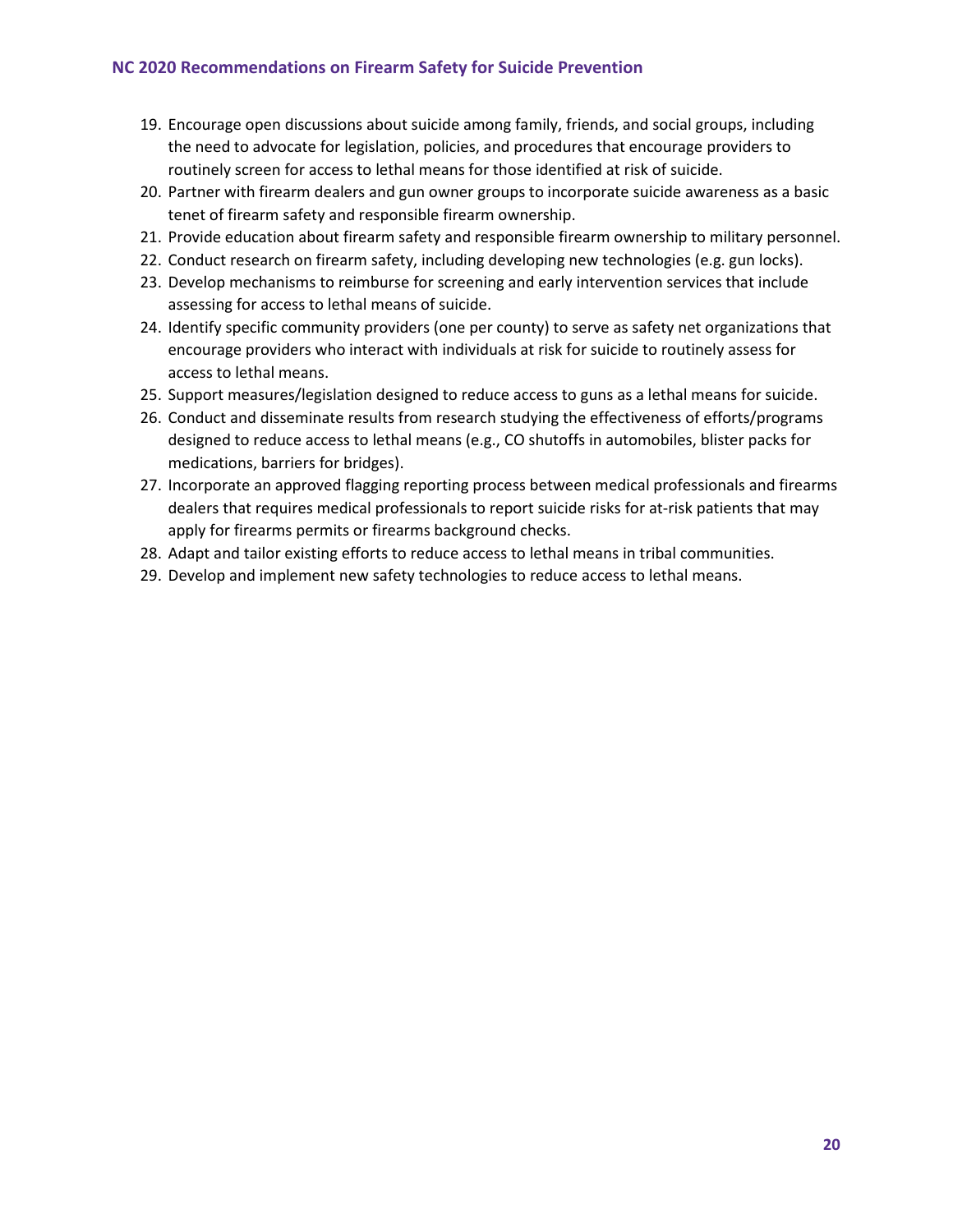# <span id="page-21-0"></span>**Appendix C**

# North Carolina 2017 Suicide Rate: 16.6 Deaths per 100,000 Residents

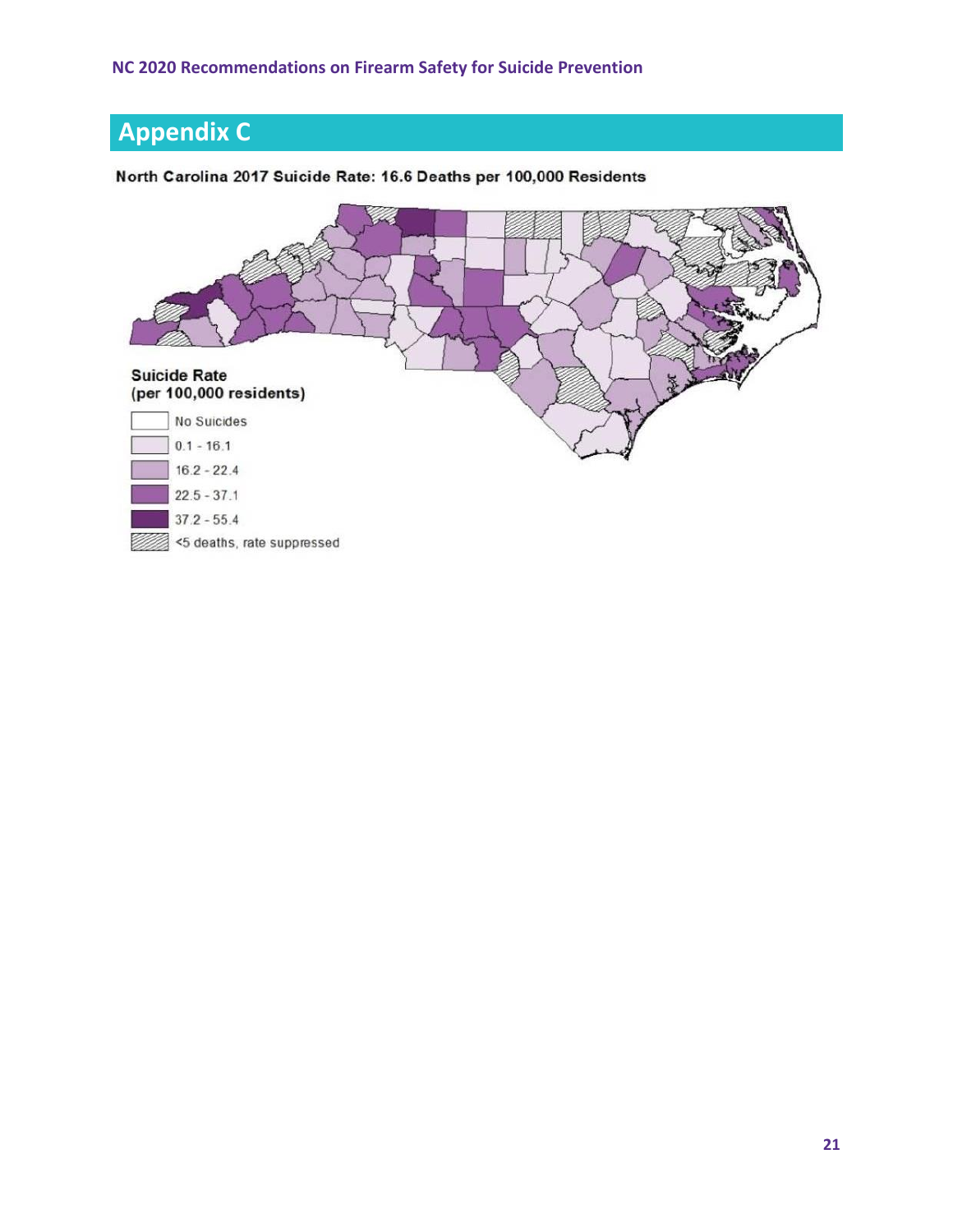# <span id="page-22-0"></span>**Appendix D**

# **2015 State Suicide Prevention Plan Goals that contain firearm related objectives**

These were used as the basis for the 2020 Addendum stakeholder ranking.

# **Strategic Direction #1- Healthy and Empowered Individuals, Families and Communities**

**GOAL 3. Increase knowledge of the factors that offer protection from suicidal behaviors and that promote wellness and recovery.**

3.3 Promote the understanding that recovery from mental and substance use disorders are real and possible for all.

3.3.12 Restrict/ban firearms in residence halls and on campus.

# **Strategic Direction #2- Clinical and Community Preventive Services**

**GOAL 5 Develop, implement, and monitor effective programs that promote wellness and prevent suicide and related behaviors.**

5.1 Strengthen the coordination, implementation, and evaluation of comprehensive state/territorial, tribal, and local suicide prevention programming.

5.1.14 Support measures/legislation designed to reduce access to guns as a lethal means for suicide.

**Goal 6. Promote efforts to reduce access to lethal means of suicide among individuals with identified suicide risk.**

6.1 Encourage providers who interact with individuals at risk for suicide to routinely access to lethal means.

6.1.1 Adapt and tailor existing efforts to reduce access to lethal means in tribal communities.

6.1.2 Advocate for and inform legislation and policies that support limits to access to lethal means, including weapons, for populations at risk of suicide.

6.1.3 Advocate for legislative/policy/procedure efforts designed to encourage increased screening of access to lethal means for those identified as at risk for suicide.

6.1.4 Conduct research to identify effective protocols and screening procedures designed for providers who interact with individuals at risk for suicide to assess access to lethal means of suicide.

6.1.5 Develop and implement standardized policies, procedures, and processes for encouraging providers who interact with individuals at risk for suicide to routinely assess to lethal means of suicide.

6.1.6 Develop mechanisms to reimburse for screening and early intervention services that include assessing for access to lethal means of suicide.

6.1.7 Educate primary care practitioners and emergency department staff in suicide awareness, identification methods, and lethal means screening protocols.

6.1.8 Encourage open discussion among family and friends about whether homes that their children visit have firearms, including homes of relatives.